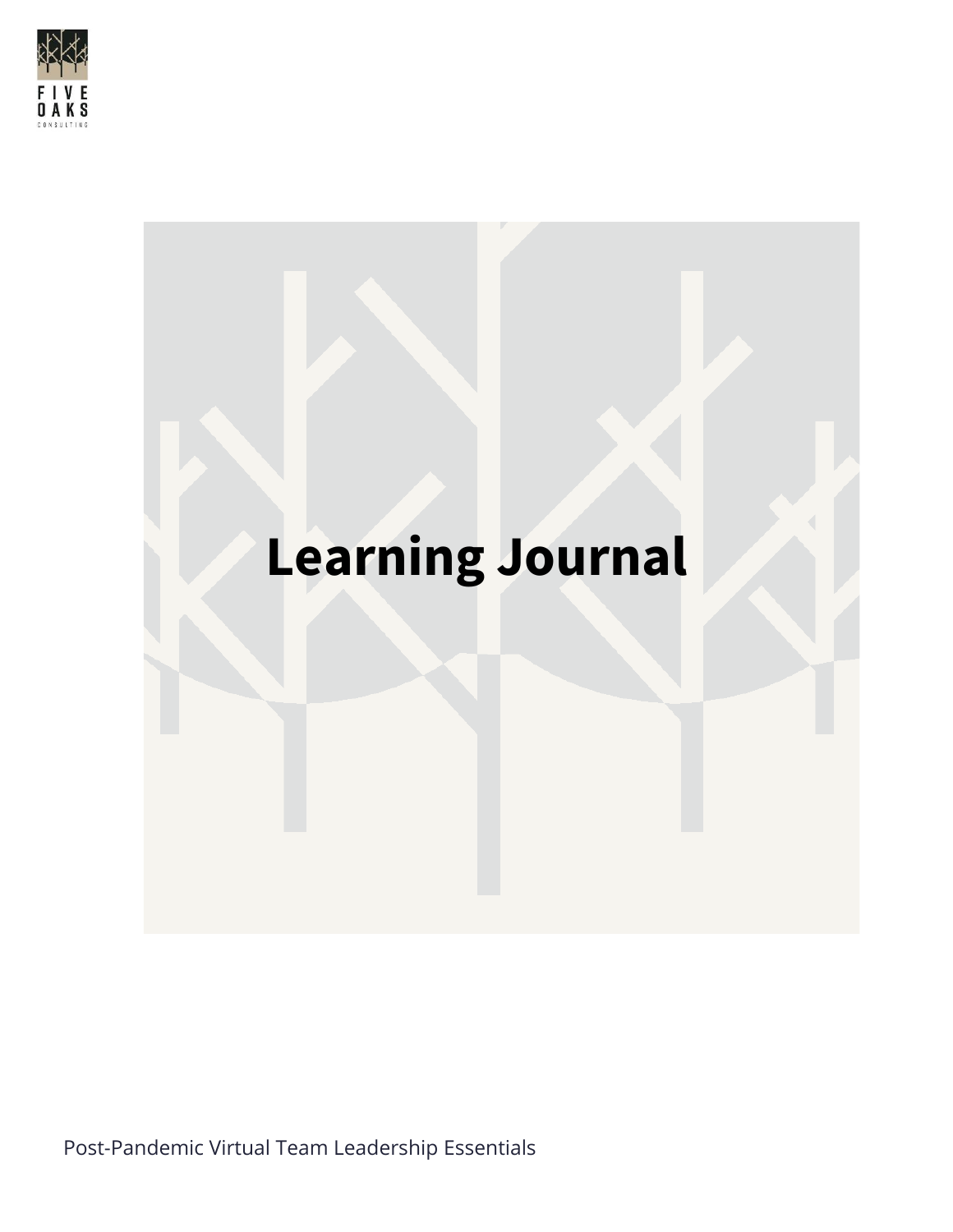

#### **Course Overview and Components**

Welcome to our course on **Post-pandemic Team Leadership Essentials**! This learning journal is to help you jot down your thoughts and reflections at the end of each session. It also contains worksheets for practice and self-assessment. The course is organized around six weeks -- in addition to the free sample lesson with a refresher on the basics of team leadership. We will cover the following topics:

- Team Leadership: Back to Basics ( free sample lesson)
- Virtual Team Leadership: Specific Challenges you May encounter
- Virtual Team Leadership: Specific Solutions
- Virtual Team Management Tips, Tools and Tricks
- Conflict Management in Virtual Teams
- The Resilience of You as Virtual Team Leader, and That of your Team

#### Learning objectives

The following are the objectives of the course:

- 1. Help you understand the reasons behind some team dynamics and the added layer of complexity caused by virtuality
- 2. Help you learn strategies of motivating teams and maximizing productivity
- 3. Equip you with management tools, tips and tricks that can be used on a daily basis to keep your team(s) 'humming'
- 4. Increase your *resilience* and that of your virtual team member
- 5. Help you apply your best conflict management skills in the setting of virtual (or hybrid) teams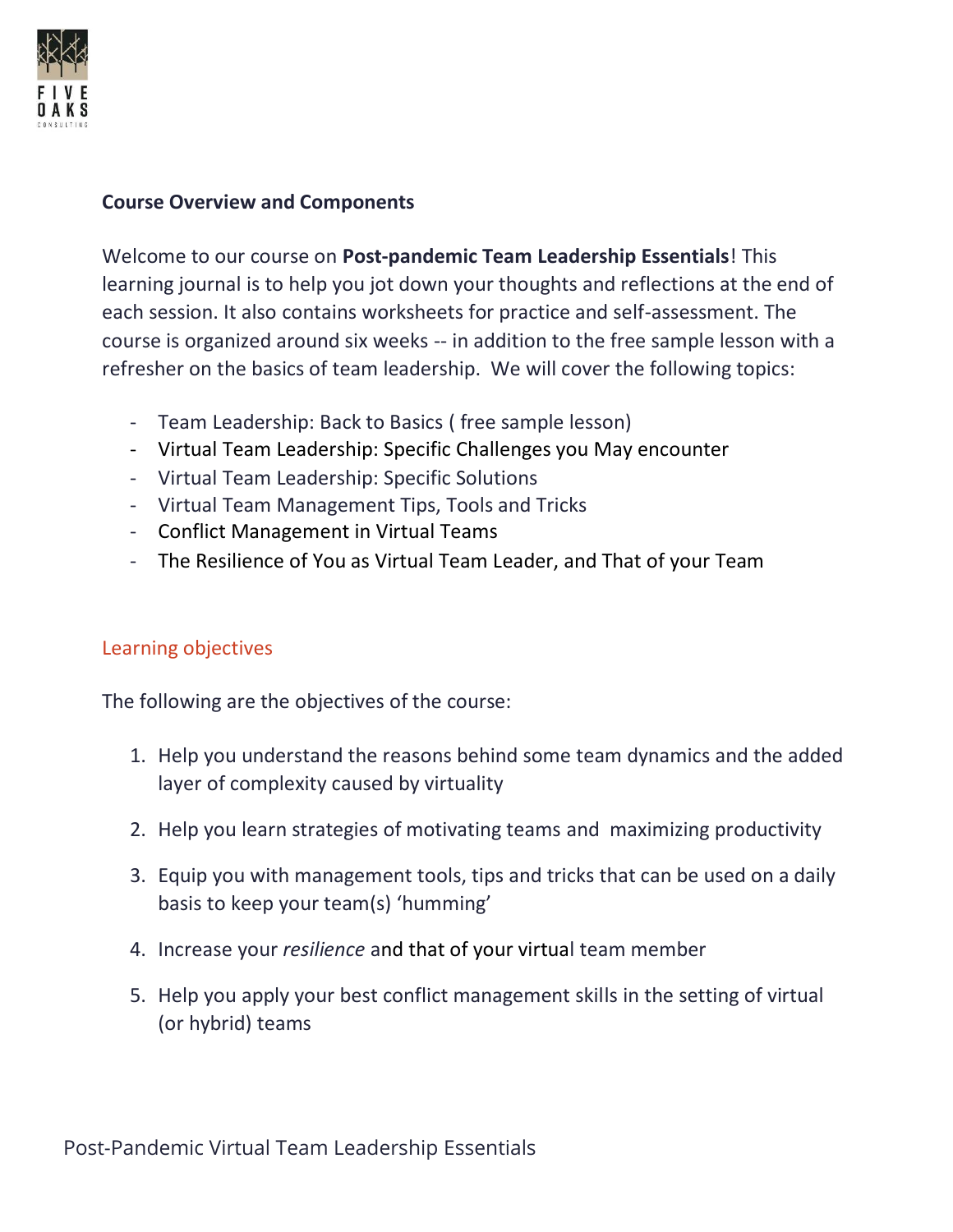

6. Introduce you to strategic design for working virtually and discuss long term learning objectives

Before you start the course, please write down any additional individual goals for taking this course:

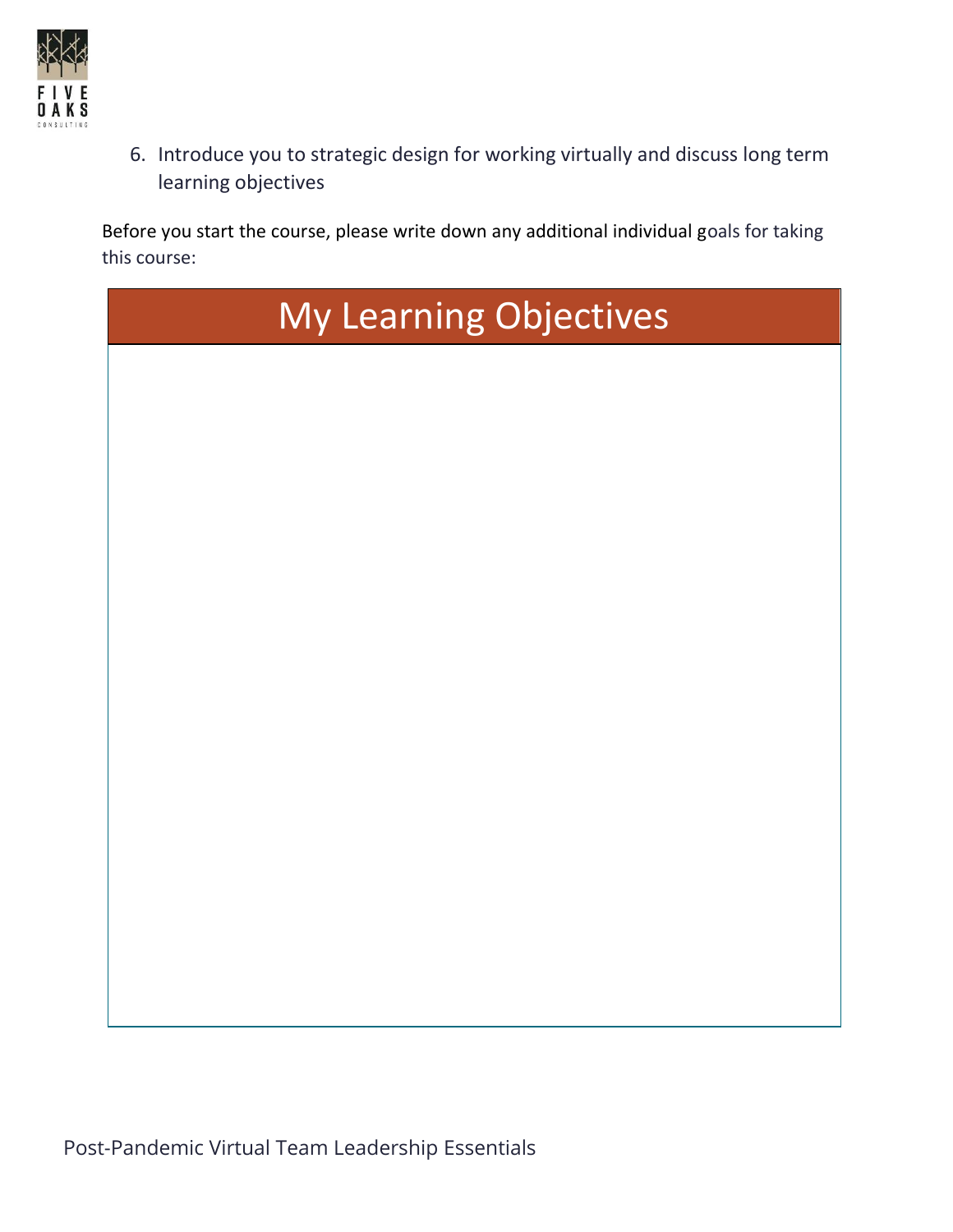

## **Sample lesson: Team Leadership: Back to Basics**

#### **Based on what you have learned in this lesson:**

What have you found to work the best in:

• Reinforcing team building and team culture formation?

………………………………………………………………………………………… ………………………………………………………………………………………… ………………………………………………………………………………………… …………………………………………………………………………………………

• Motivating your team members?

………………………………………………………………………………………… ………………………………………………………………………………………… ………………………………………………………………………………………… …………………………………………………………………………………………

• Monitoring your team's performance?

………………………………………………………………………………………… ………………………………………………………………………………………… ………………………………………………………………………………………… …………………………………………………………………………………………

What leadership *practices and behaviors* do you need to:

● Use more of?

………………………………………………………………………………………… ………………………………………………………………………………………… ………………………………………………………………………………………… …………………………………………………………………………………………

● Use less of or stop doing?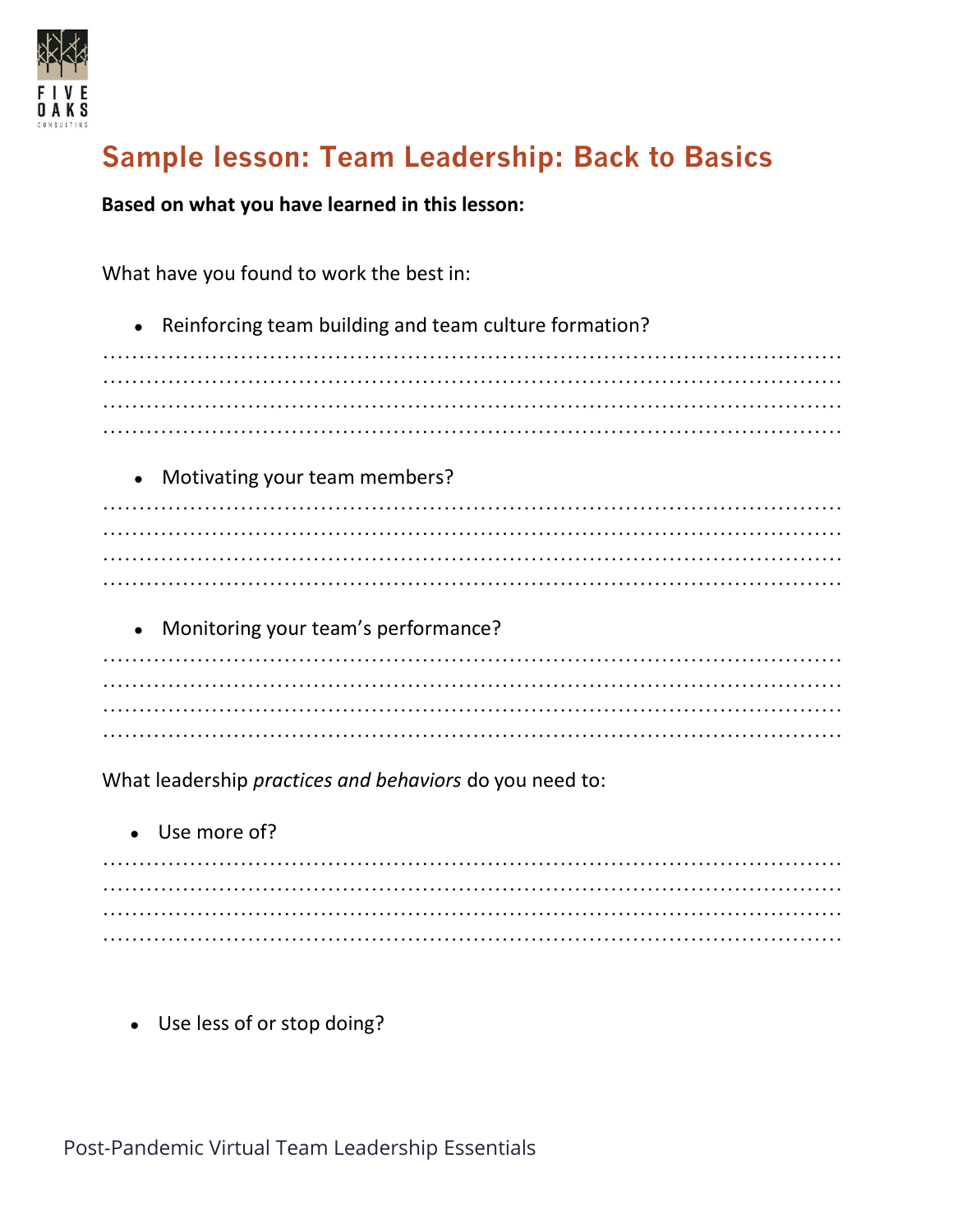

• Continue using?

………………………………………………………………………………………… ………………………………………………………………………………………… …………………………………………………………………………………………

In reference to Theory X and Theory Y, what type of management assumptions do you hold?

………………………………………………………………………………………… …………………………………………………………………………………………

…………………………………………………………………………………………

Now, let's take a self-assessment and see what specific management assumptions do you hold. As you know, that can be a significant discrepancy between our "espoused theory" (what we think we do and are, as team leaders) and our "in-use theory" (what we really do as team leader):

Please answer based on your beliefs

- 1. A good pay and a secure job are enough to satisfy most people.
	- o A. Yes
	- o B. No
- 2. A manager should help and coach subordinates in their work. )A. Yes
	-
	- B. No
- 3. Most people like real responsibility in their job.
	- DA. Yes
	- B. No
- 4. Managers should let the workers control the quality of the work.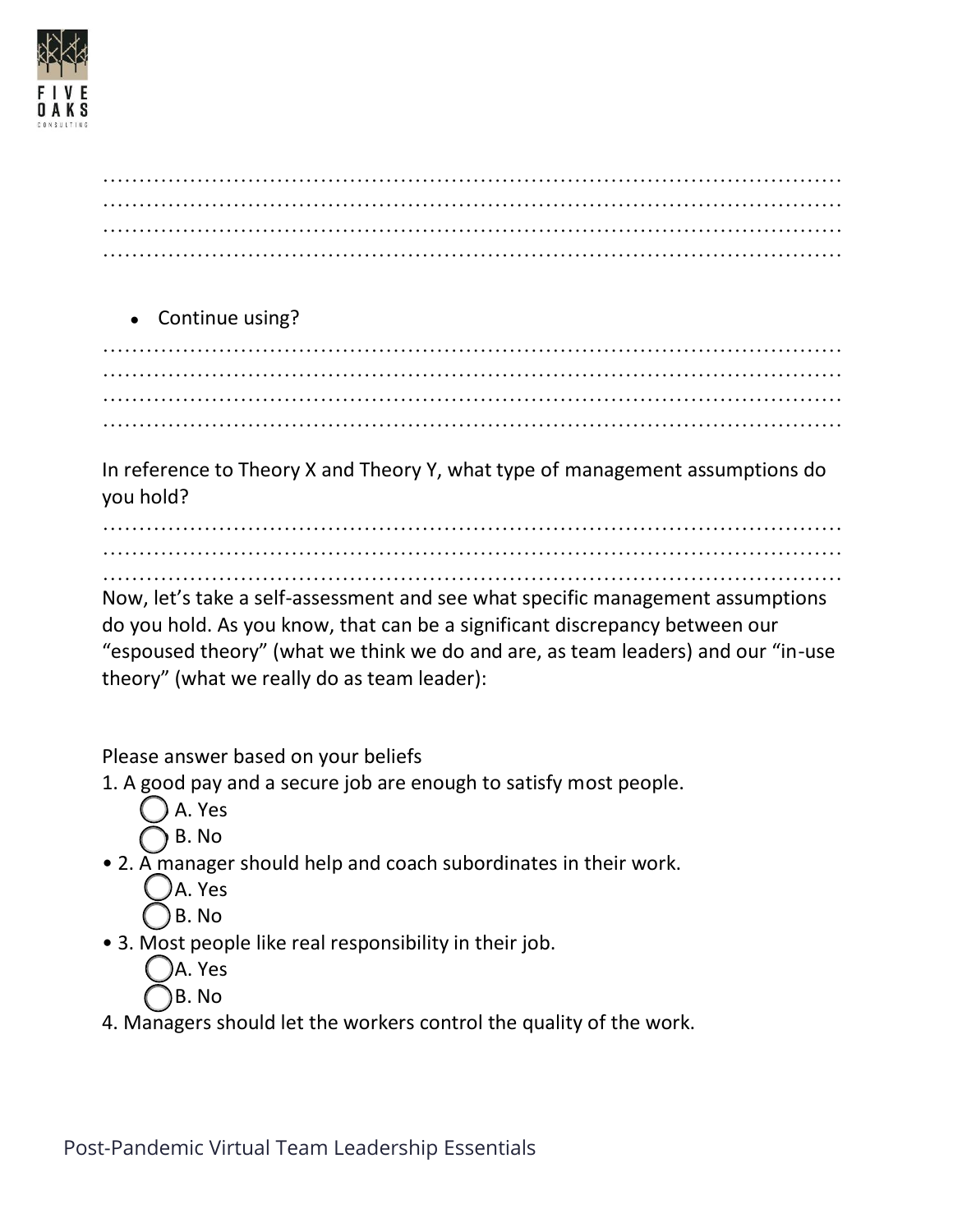

- A. Yes
	- o B. No
- 5. Most people are afraid to learn new things on the job.
	- A. Yes
	- o B. No
- 6. Most people dislike their work.
	- $\bigcap$  A. Yes
		- o B. No
- 7. Most people are creative.
	- $\bigcirc$  A. Yes
		- o B. No
- 8. A manager should closely supervise and monitor the work of his subordinates.
	- $\bigcap$  A. Yes
		- o B. No
- 9. Most people tend to resist change.
	- $\bigcup$  A. Yes
	- $\bigcap$  B. No
- 10. Most people work only as hard as they have to.
	- $\bigcirc$  A. Yes
	- $\bigcap B.$  No
- 11. Workers should be allowed to set their own job goals.
	- $\bigcap A$ . Yes
	- $\bigcap B.$  No
- 12. Most people are happiest off the job.
	- ( )A. Yes
	- $\bigcap B.$  No
- 13. Most people do care about the organization that they work for.
	- $\bigcirc$  A. Yes
	- $\bigcap B.$  No
- 14. A manager should help subordinates grow and advance in their jobs.
	- A. Yes
	- B. No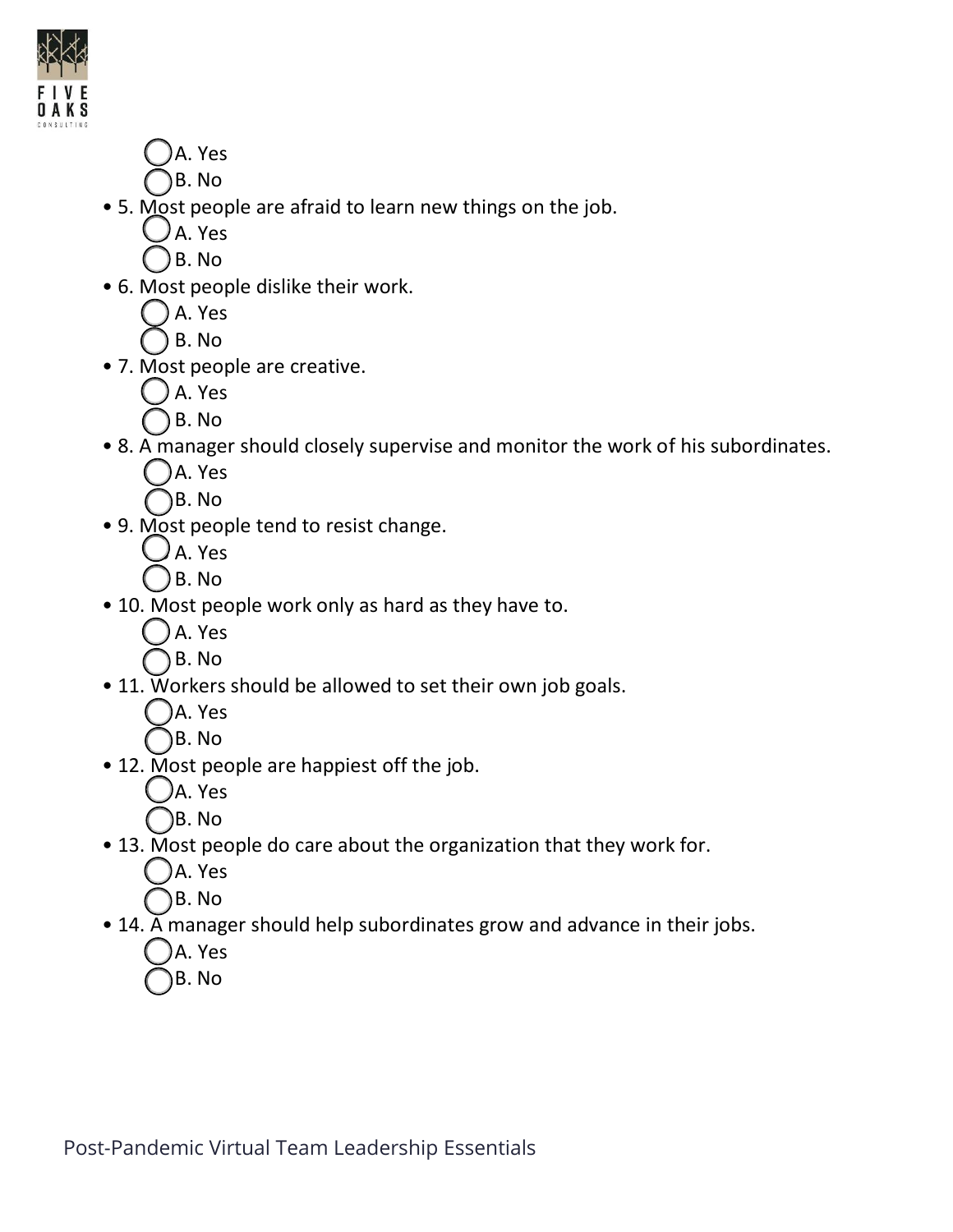

If your answers to: statements 1, 5, 6, 8, 9 10 you lean more towards theory X management style.

If your answers to the following statements were a yes (2, 3, 4, 7, 11, 12, 13, 14), you are more of a theory Y manager.

Please reflect on these self-assessment results and how they pertain to how you trust/ distrust team members in virtual work:

# Reflection on Self-assessment Results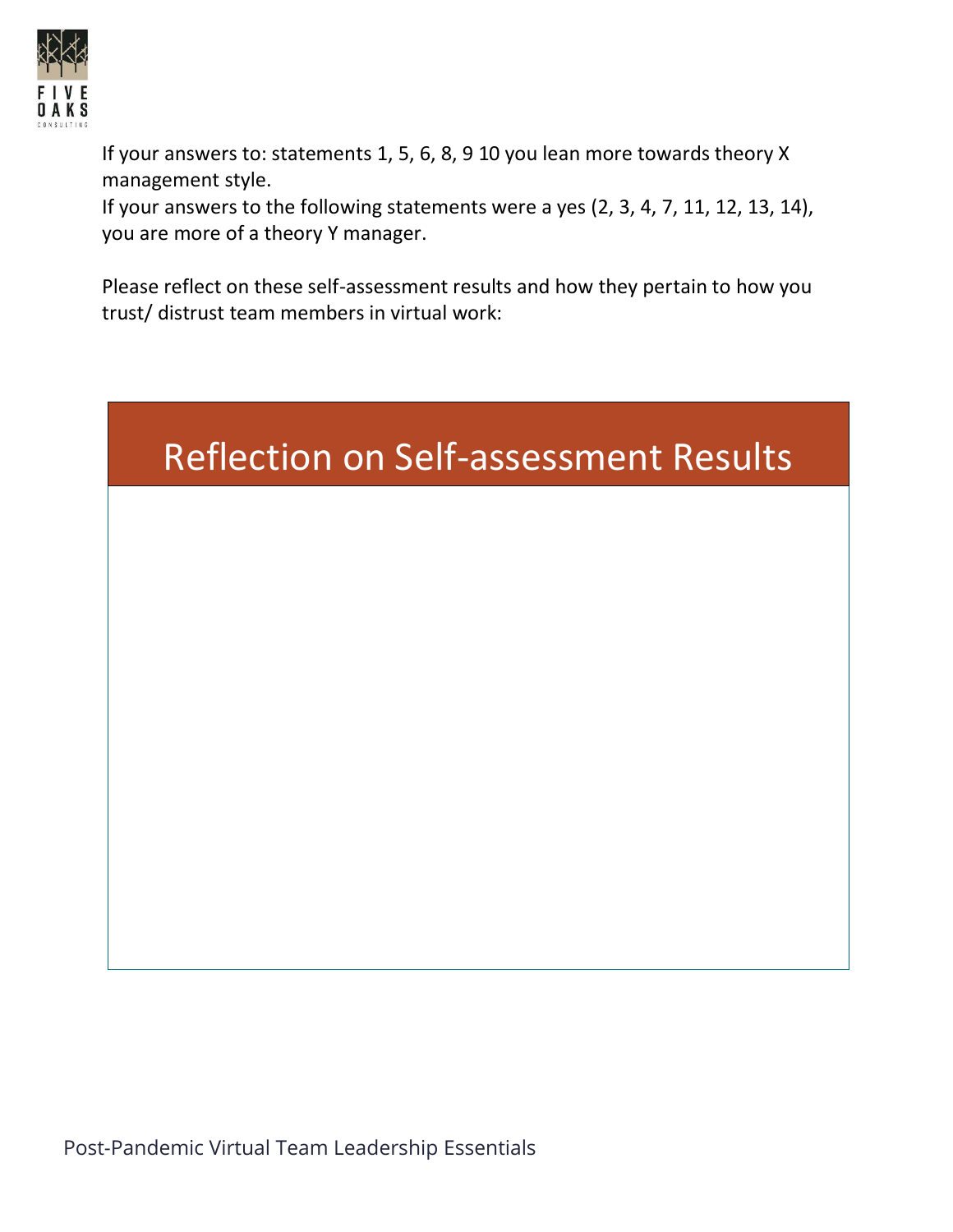

In being a virtual team leader, how do you need to coach your team members in being good virtual managers of other people?

### **Week One: Specific Challenges You May Encounter**

What challenges that are specific to virtual / hybrid teams have you been facing, as a leader?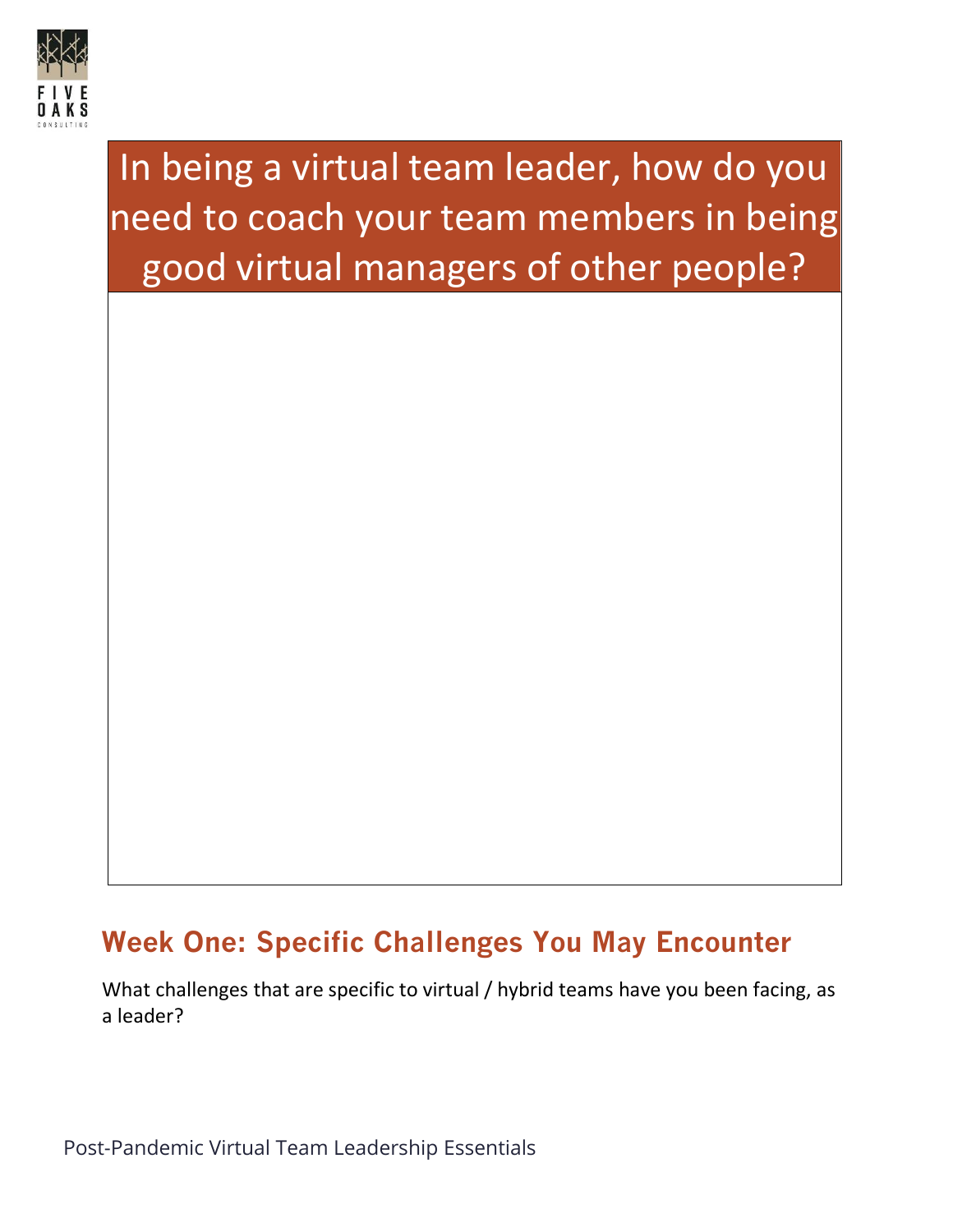

|                                          | What are the differences between leading and managing virtual and non-virtual |
|------------------------------------------|-------------------------------------------------------------------------------|
| teams? What have you discovered already? |                                                                               |

………………………………………………………………………………………… ………………………………………………………………………………………… ………………………………………………………………………………………… What distinct challenges have you encountered in leading your virtual team(s) thus far?

………………………………………………………………………………………… ………………………………………………………………………………………… …………………………………………………………………………………………

What have you experimented with to solve for these challenges? And what has been the experience with this?

……………………………………………………………………………………… ……………………………………………………………………………………… ……………………………………………………………………………………… ……………………………………………………………………………………… ………………………………………………………………………………………

Now, read the following case and reflect upon it:

**Scenario: Taifa's Virtual Team**

Post-Pandemic Virtual Team Leadership Essentials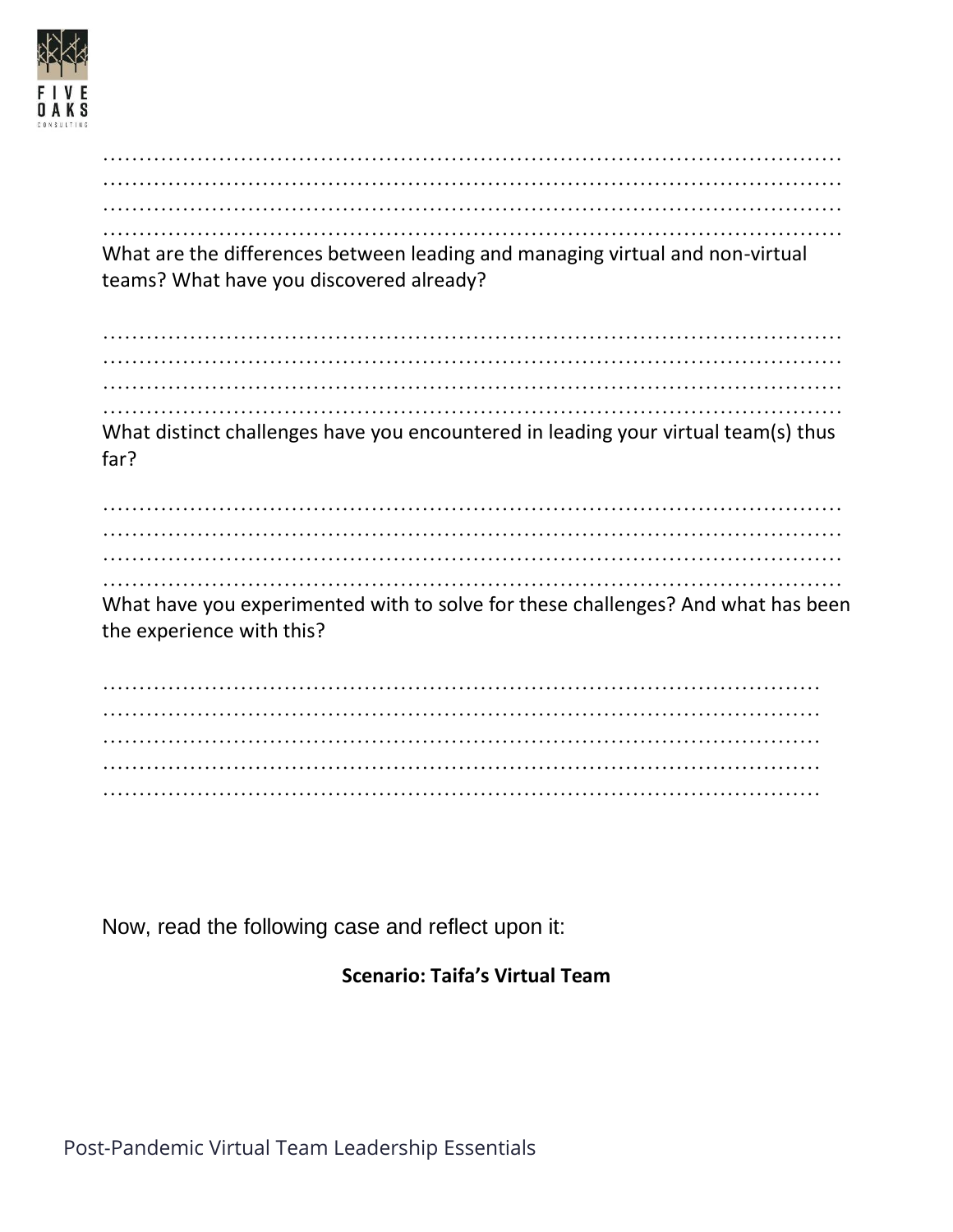

The virtual team has 11 members, all experienced project and campaign managers under the program leader who sits in headquarters. Only three members are colocated with the program leader, Taifa, who is wondering if she actually has a team. Things are going fine. All the deadlines are met, but teams are supposed to be creative, self-directed and interdependent. This team is not there yet.

The team meets weekly using Zoom-like technology that does not always work for everybody, so that the team still occasionally loses anywhere from 5 to 15 minutes per meeting. No one really complains except the manager from New Zealand who is the one that suffers the most from the time differences. The team tries to rotate but it does not always work because the location of the majority of team members, in effect, often determines the timing. Everyone is nice to each other but Taifa notices that at least four members are on their computers or phones doing other things during the meetings. They claim they are taking notes -- or are they really multitasking? She wonders what notes they are taking. Each week, the team updates each other on their progress. They have done this for a year until two weeks ago, when Peter complained that this was a waste of time and that kind of basic information should be shared on the intranet, not at the meeting. Taifa asked if the rest of the group agreed with Peter and no one said much, so Taifa agreed. She was not sure how to fill the time left and suggested that the team discuss this off-line and provide suggestions. So far, the three co-located members have provided ideas, but no one else – she assumes because they are so busy with project deadlines.

Last week, one of the project managers was absent because of a medical leave. Taifa assumed that everyone knew but found out that only half of the team was informed. She suggested that the team send a card and volunteered to organize it. The team agreed that this was a good idea. Taifa has instituted some teambuilding. Each birthday is celebrated during their virtual meetings with singing, and when a project is completed, she awards the manager during their next virtual meeting. Plus they meet at the global annual face to face staff meeting (at least she did before the global pandemic), and she takes the team out for drinks during those occasions. Still each member seems pretty independent and there is little sharing of new ideas and techniques among them.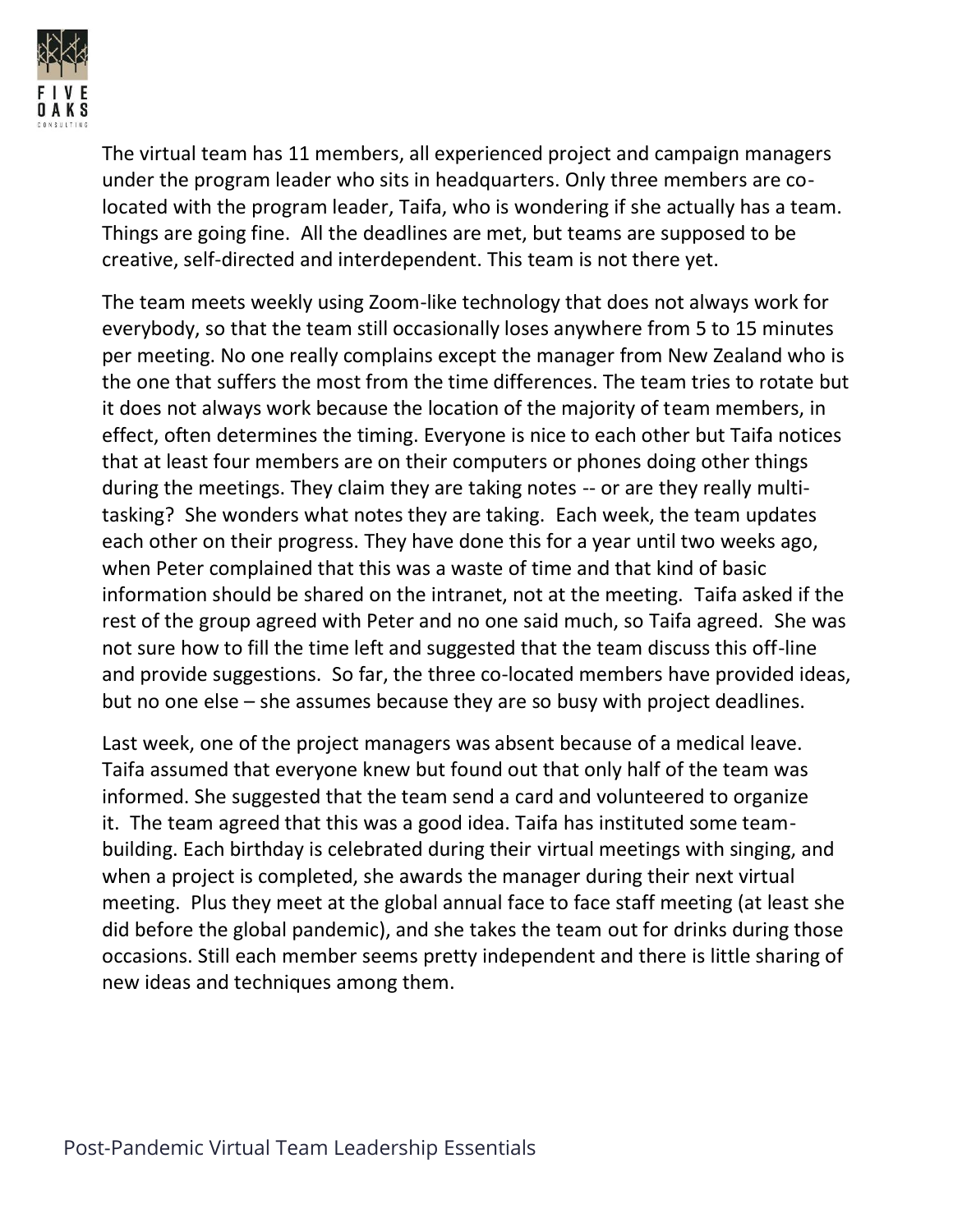

Yesterday, things got a little crazy. During the meeting, Peter commented to another team member, Harish, that his strategy was not aligned with the new philosophy and was stuck in the old charity paradigm. Peter brings this up every so often and the team seemed to be used to it. This time, however, Harish told Peter and the team that he was fed up with the perpetual arrogance of most of the group members who think they know his region better than he does - in fact, to Harish's mind it sounded like white feelings of superiority. Taifa had no idea he felt that way. This is really problematic because Peter does have a point in some ways, in her mind, and Taifa was hoping that Peter could bring Harish along. Yet, she also needs to honor Harish's regional expertise - and she wonders how the team can engage competently, virtually, in uncomfortable conversations that involve topics such as white supremacy culture, decolonizing organizations, whose knowledge counts etc.

This is also a tough time because performance evaluation is coming up. Taifa has good measures for each project manager and, in fact, Peter and Harish are the two star performers both in terms of quality and productivity. This means they will get a bigger percentage increase than the others. How will the others take this, if it comes out?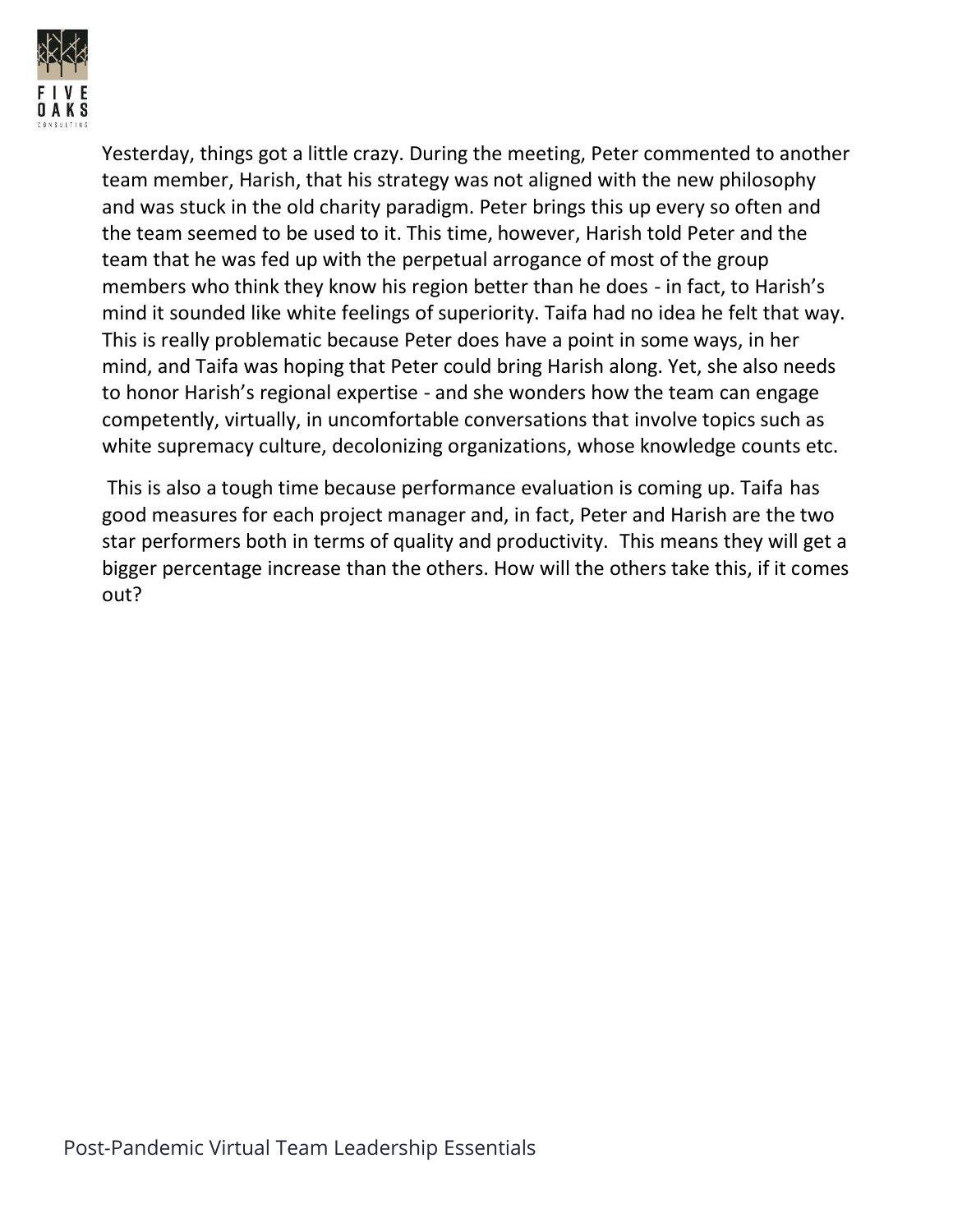

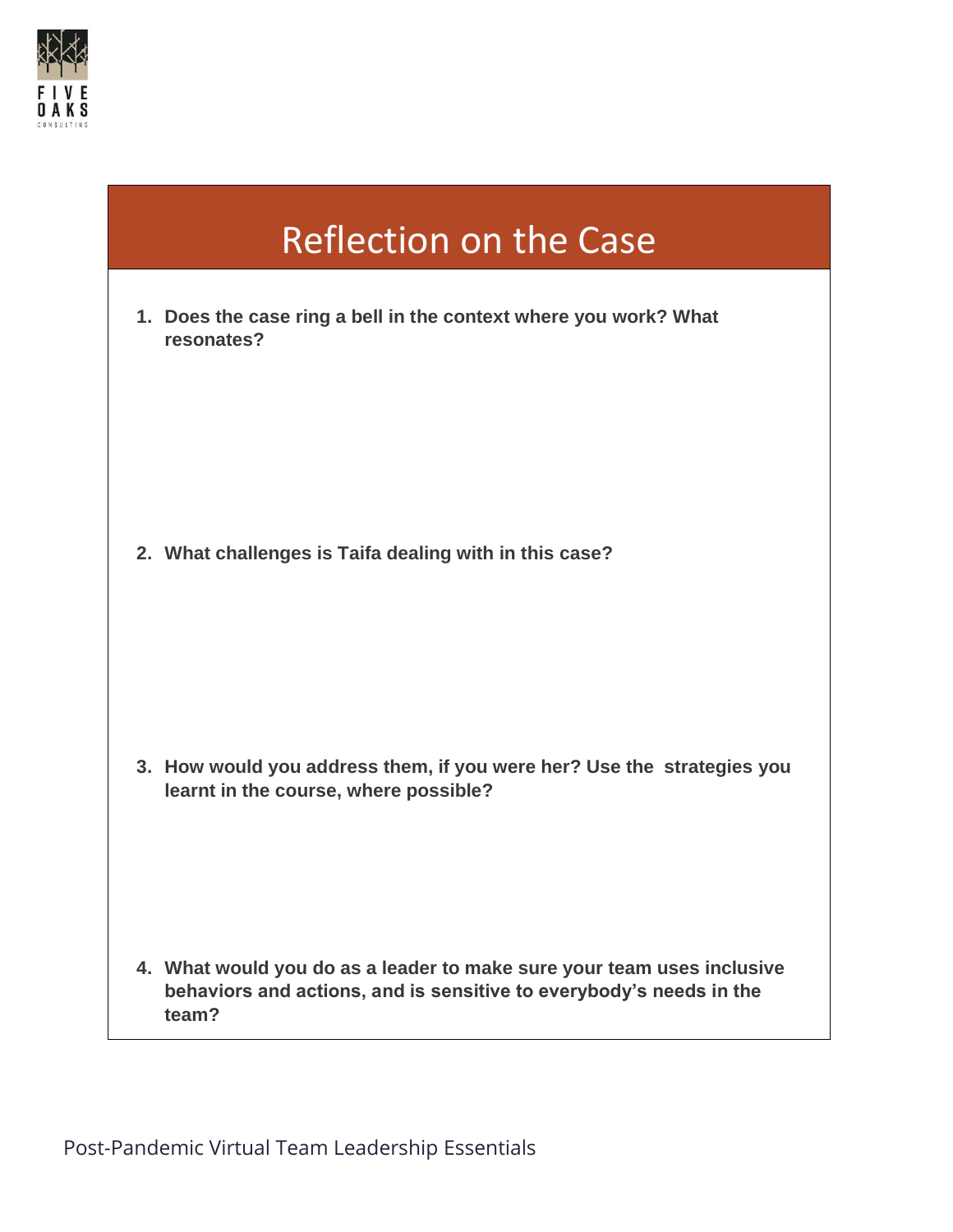

## **Week Two: Specific Leadership Solutions**

After reviewing the materials of this week, what specific tools, techniques and insights have you come up with that will help make your team more cohesive, productive and resilient?

## Reflection on Tools Learned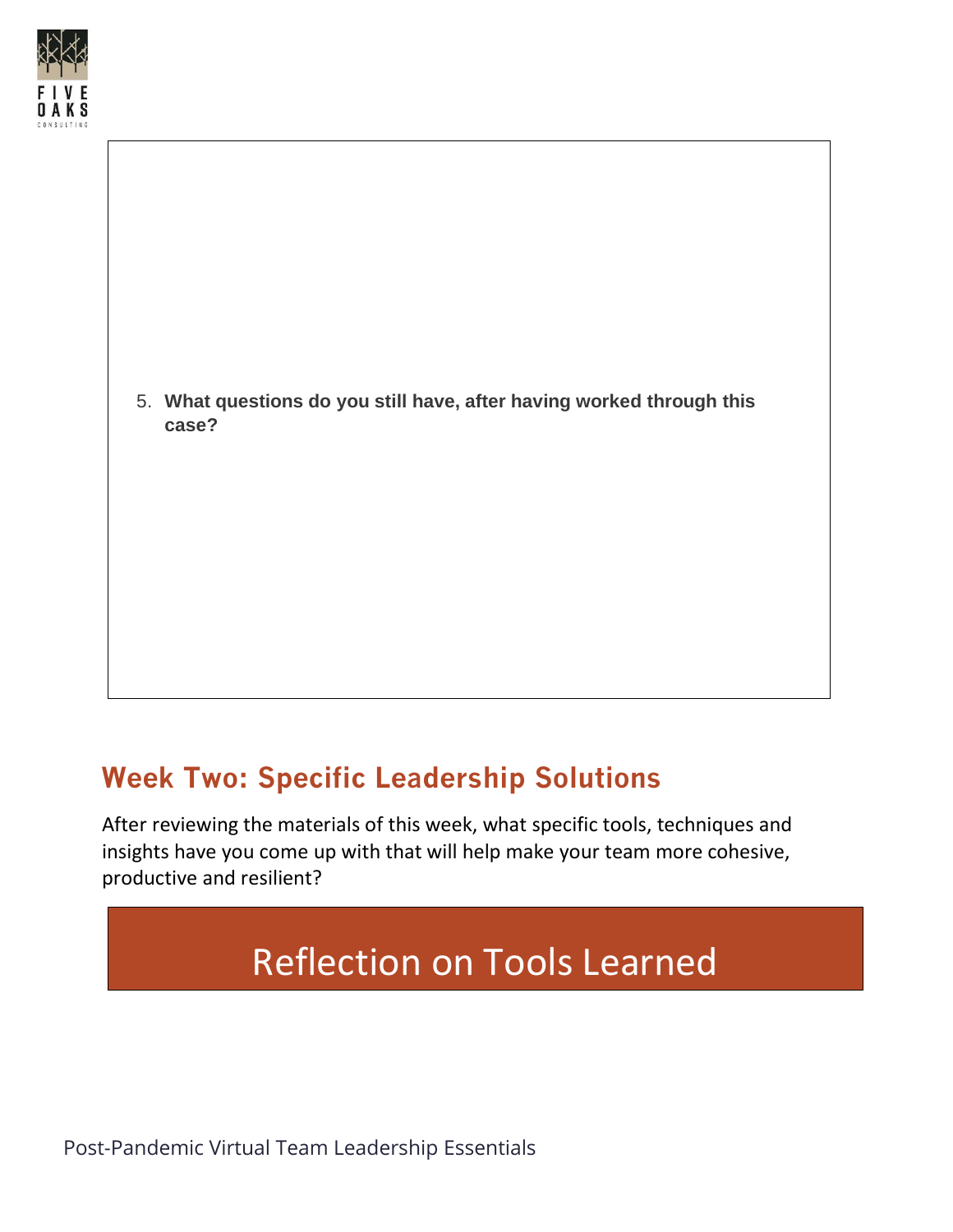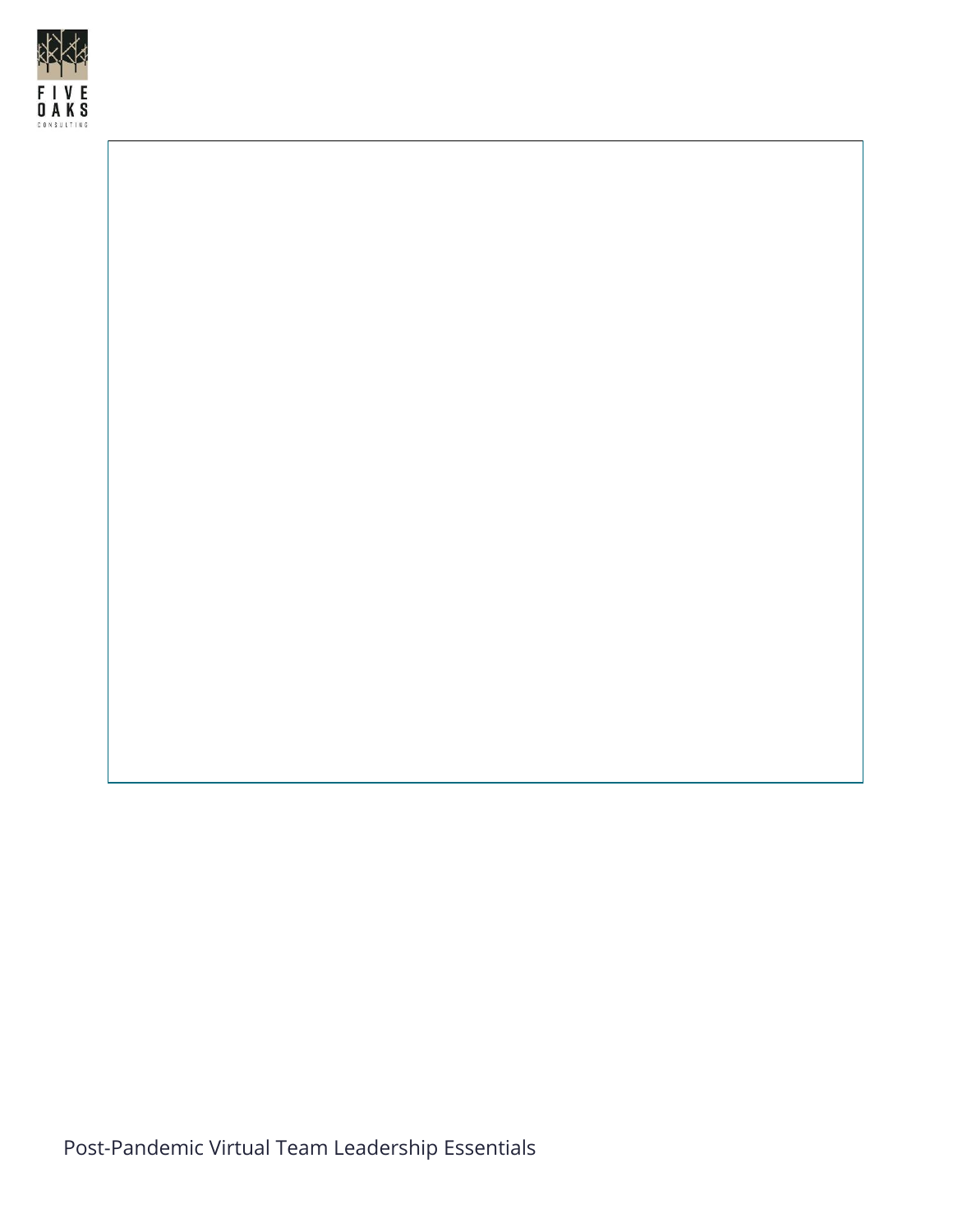

## **Week Three: Management Tips and Tricks**

Which management tools, tricks and tips have you found to work the best to:

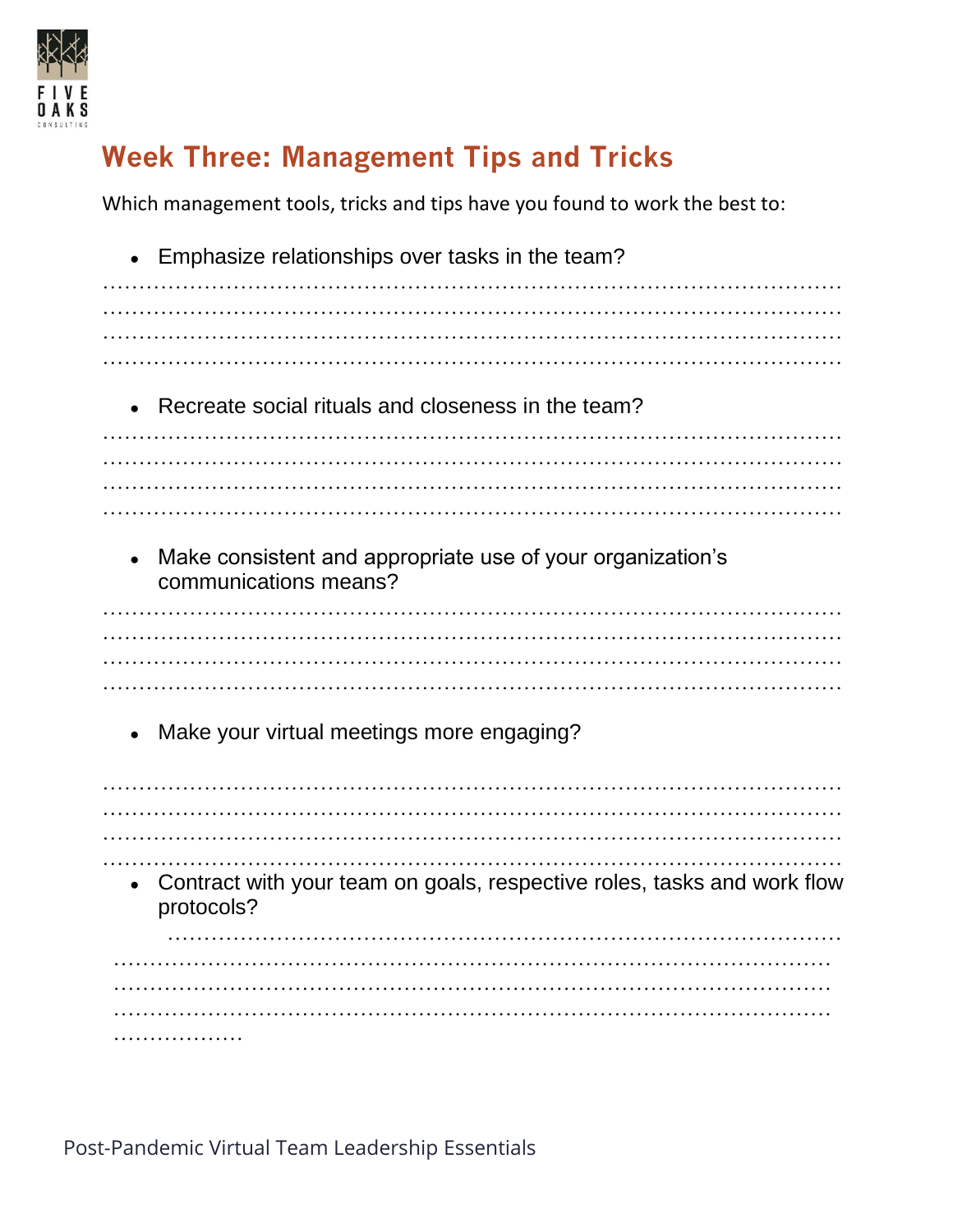

• What specific management practices, behaviors and actions do you need to: . . . . . . . . . . . . . . • Use more of? • Use less of or stop doing? • Continue using? • In being an effective virtual manager at this time. • How do you need to coach your team members in being good virtual managers of other people themselves?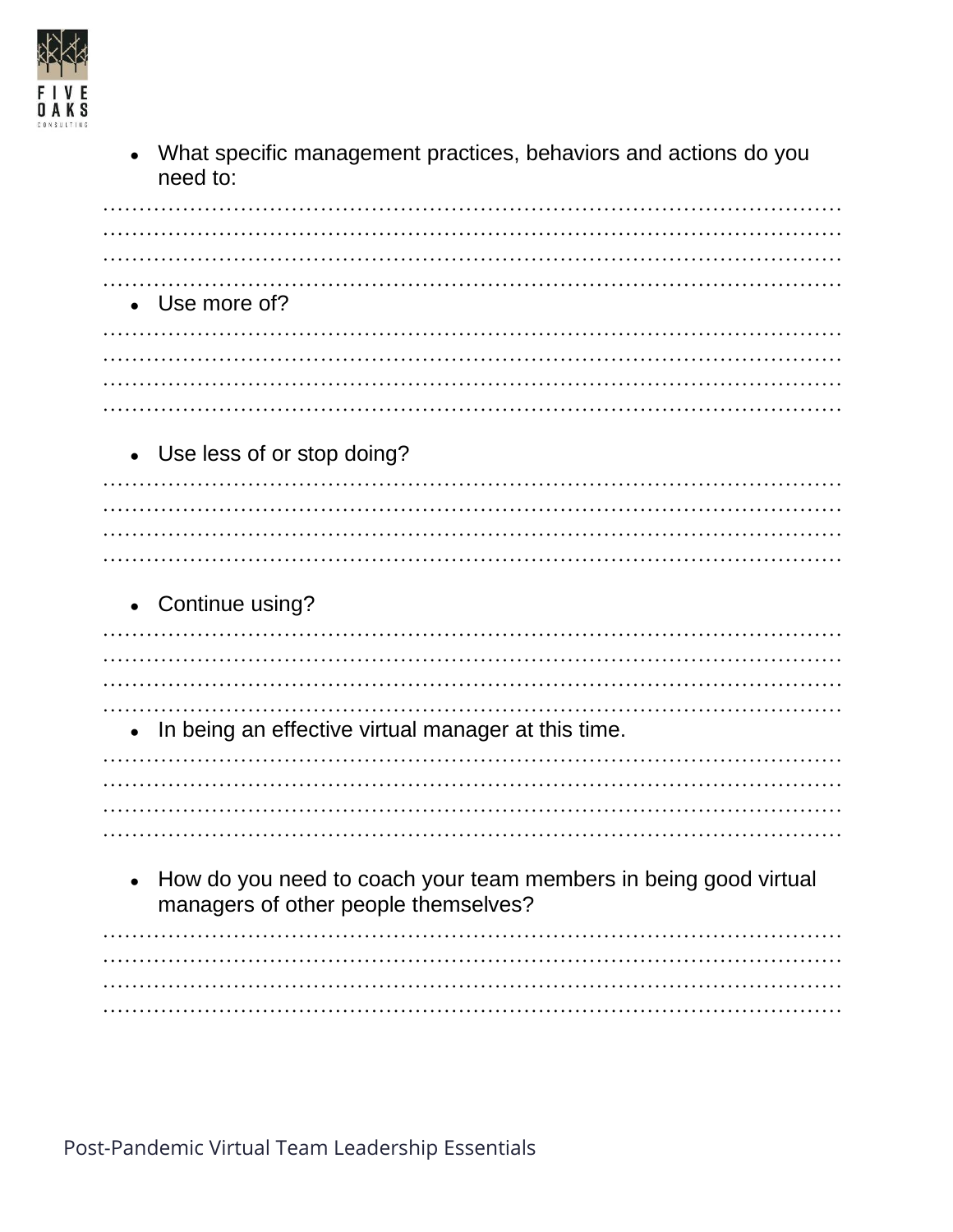

## Reflection based on Week Four

Post-Pandemic Virtual Team Leadership Essentials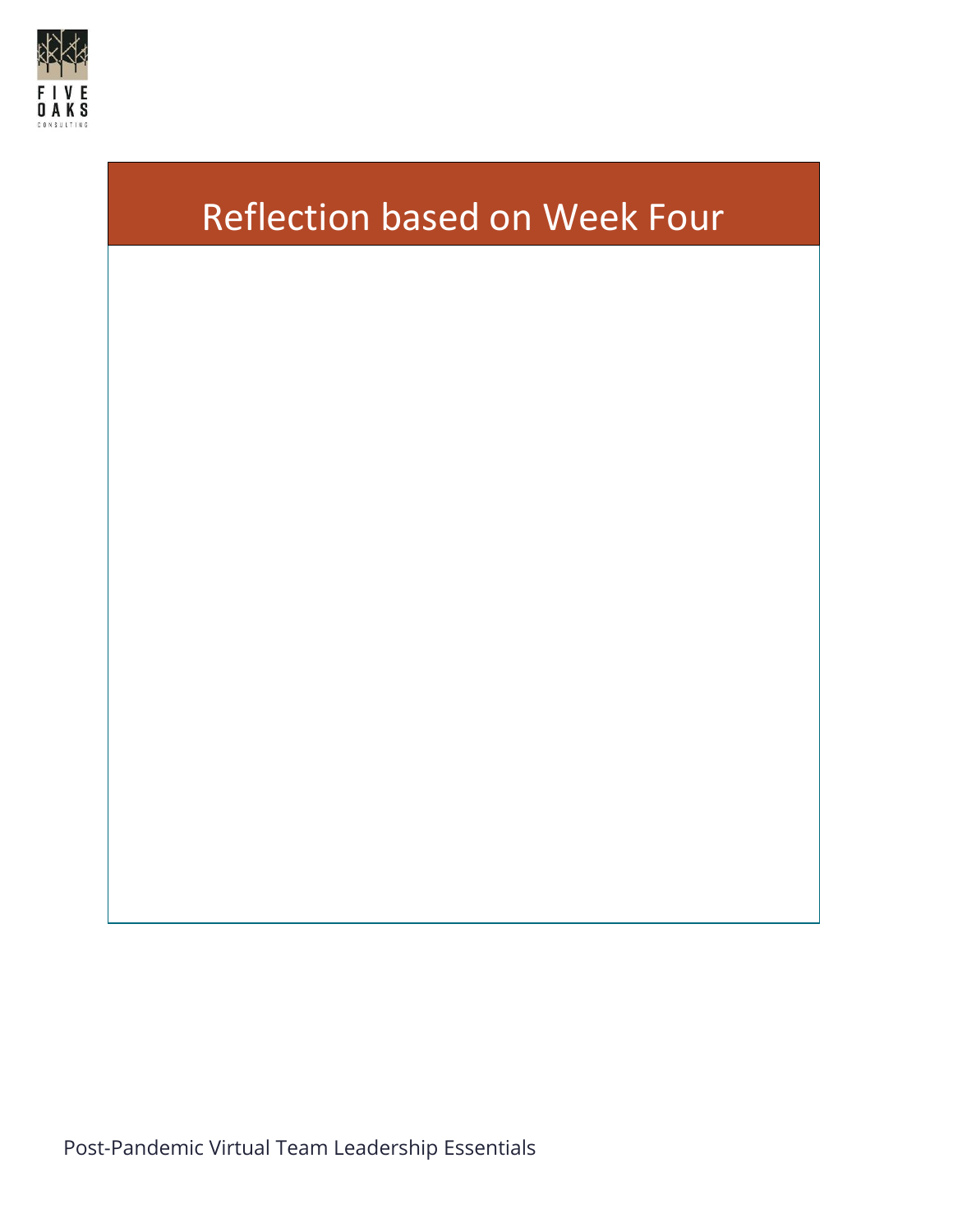

## **Week Four: Conflict Management in Virtual Teams**

After learning about the best practices of problem solving and conflict resolution, what specific tensions are inherent to virtual team work:

………………………………………………………………………………………… ………………………………………………………………………………………… …………………………………………………………………………………………

What specific tools will you be using to be a better conflict manager in your virtual/hybrid team:

………………………………………………………………………………………… ………………………………………………………………………………………… ………………………………………………………………………………………… …………………………………………………………………………………………

Now, consider this hypothetical case. Either find a partner from the cohort, or a colleague, a friend or family member to play the roles. If you intend to roleplay make sure you randomly choose sides and *read your role only*. In case you are unable to find a partner, read both roles and reflect upon the crosscultural as well as virtual collaboration related layers of complexity that this situation entails.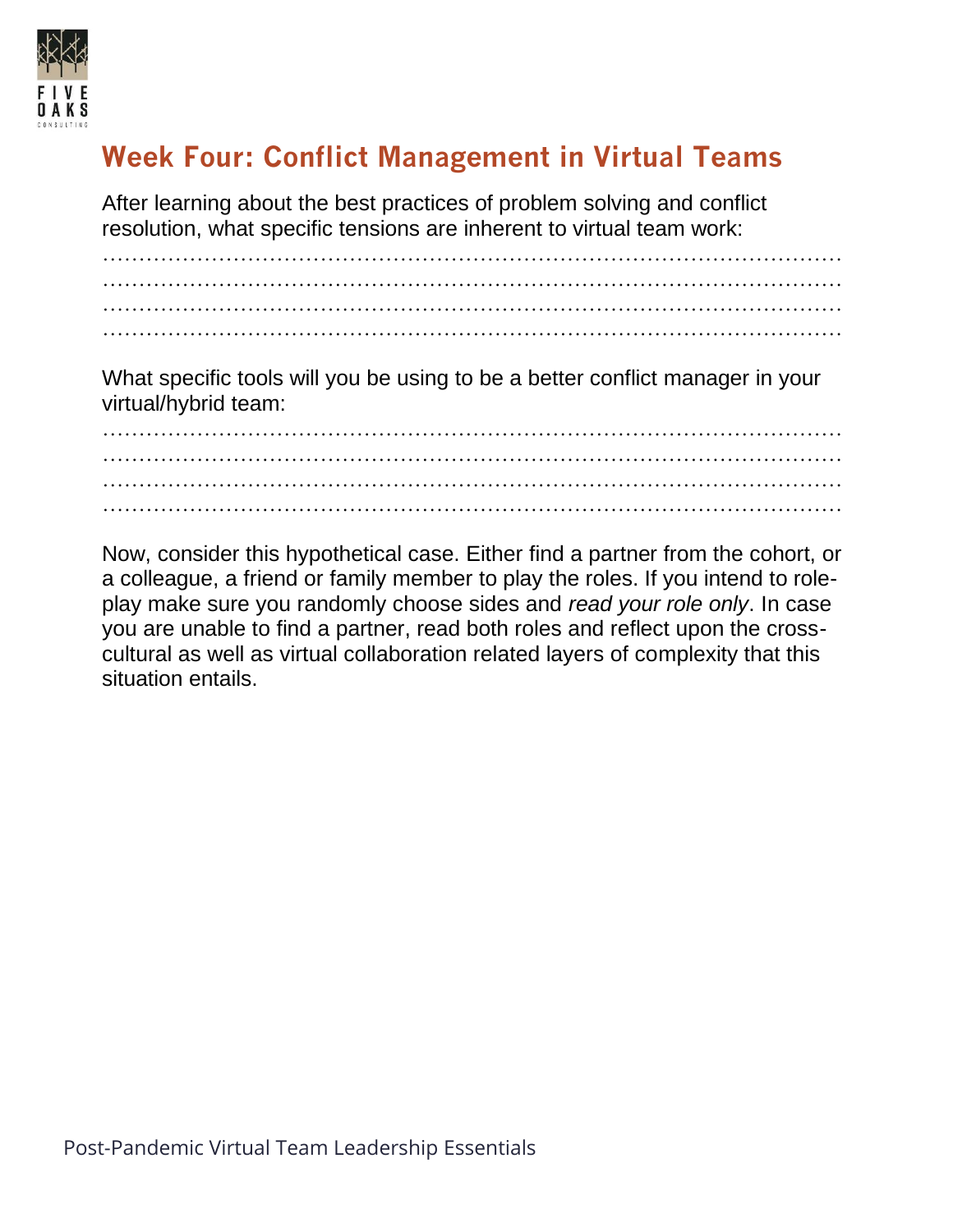

### **Art for Peace: A Case involving Cross-cultural Problemsolving in a Virtual Environment**

**Key issues (**interest-based problem-solving; inclusion; fairness; cross-faith dialogue; virtual communication; non-verbal communication**)**

#### **Learning Objectives from the Case:**

- The overall objective is to stimulate discussion among the participants on the importance of cultural awareness in multicultural teams
- Risks of jumping to conclusions in the virtual space (lack of intensive communication: scarcity of input and lack of non-verbal cues)
- Inclusive practices in cross-cultural teams/ navigating time differences and understanding cultural sensitivities
- Importance of communication and asking "why"
- Flexibility and looking for third alternatives

#### **Role A: Jim (Director)**  *Art for Peace- Headquarters- New York*

You are Jim, Director at Art for Peace International, a non-profit that works for capacity building and peace. The organization has a contract with a very important donor and you are working under a very tight schedule of 6 months. You have recently developed a Global Art Program to sensitize people to the global pandemic's implications by using art like singing on social media. You manage almost everything in the program virtually and your teams stretch across three continents.

Ihsan is a program officer from Jordan who has joined your organization recently. Though she is very talented and used to send reports in time, she lately failed to meet the team norm of video-on during meetings, and she is behind on deadlines in many tasks. In your mind as team leader, having your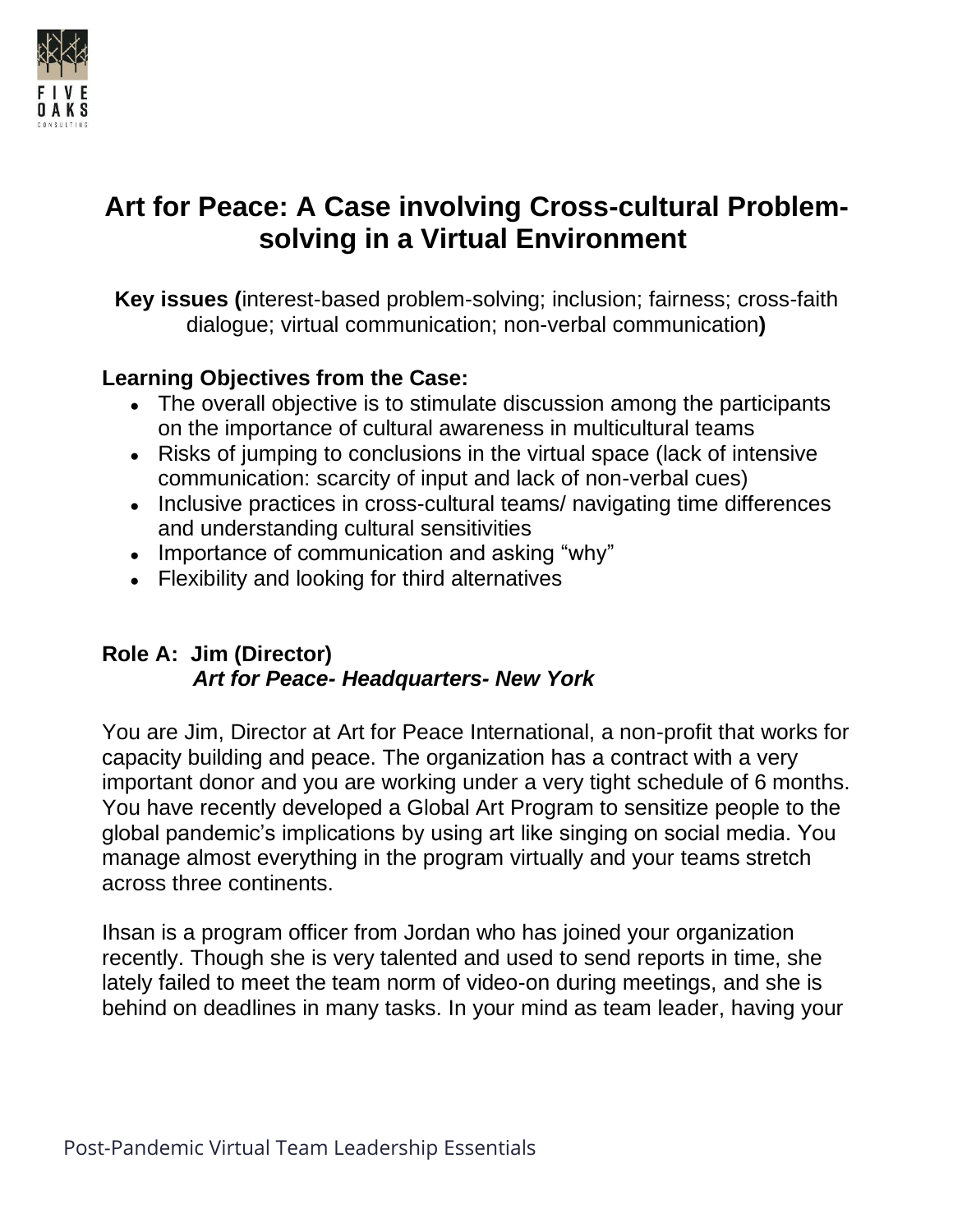

video under during Zoom meetings is vital as it facilitates communication by maintaining eye contact.

In your previous meeting you agreed on some hand gestures to use for agreement, disagreement and other reactions. You think it is a handy and practical way to facilitate virtual meetings.

Ihsan also failed to show up in two of the daily meetings you set at 6pm Jordan time, a timing you think is most appropriate for most of the staff as you have your staff scattered across time zones. That's the only time you feel is not too late for colleagues in Peru, India, a colleague in Fiji and those in the Headquarters in New York, as well as others scattered across the globe. You think that people need to accommodate meeting timings that are feasible given these circumstances, and that daily virtual meetings are important to ensure the smooth running of the flagship Art-based Pandemic campaign. Given the tight schedule, the need to respect deadlines is very important as well.

On the whole, you feel that Ihsan has not showed enough effort lately (perhaps she is working a second job?), and is not compliant with the team's informal norms. You have been frustrated by her absence from meetings twice, and her lack of responsiveness during certain times of the day.

You asked Ihsan for a meeting to remind her of the need to comply with the team's rules and to give her feedback on her seeming lack of effort lately; you also want to inquire about the reasons for this.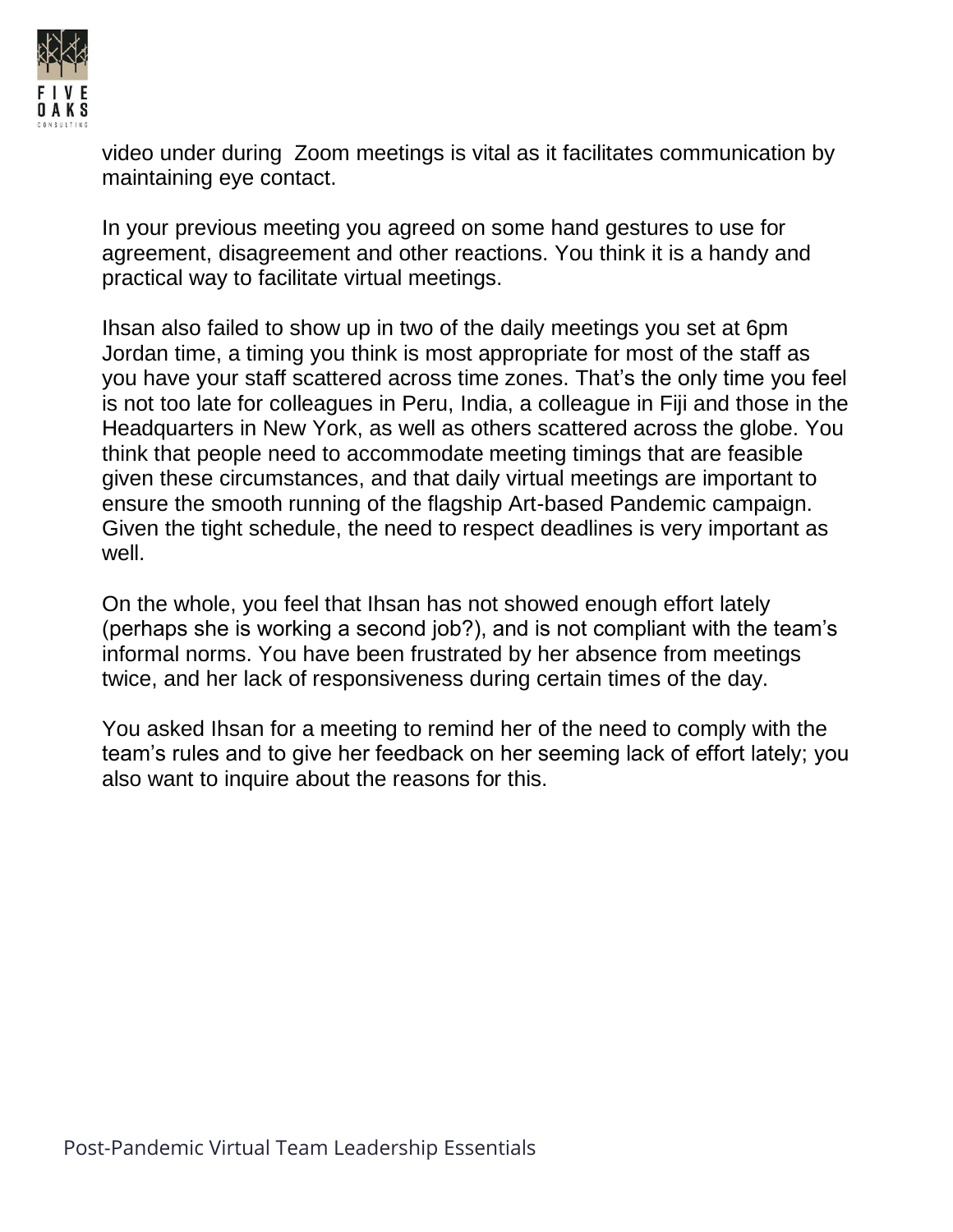

Stop here if you are role playing with a partner and send Role B, which you also can find on the course platform, to your partner

---------------------------------------------------------------------------------------------------------------------------

#### **Role B: Ihsan (Program Officer)** *Art for Peace- Country Office- Amman*

You are Ihsan, a peacebuilding professional with over 15 years of experience. You have recently joined the Art for Peace organization. You were excited to work for Art for Peace, and from the beginning you have done your best. Since the COVID shut-down, all of you of course have switched to working from home.

You have been frustrated, however, by the organization's lack of recognition for diversity - specifically for your background. You never felt integrated into the organization's community: while Art for Peace celebrates the Gregorian New Year and the Chinese Lunar year, nobody sent you a card on the Hijri New Year that you celebrated a few months ago. You were also hoping that the day of Eid which is a very important day when Muslims celebrate the end of the month of fasting would be a day off for you. As an observant Muslim you have two important Eid days to celebrate.

You have been consistent in celebrating colleagues' special days, but nobody has sent greetings for the Holy Month of Ramadan that started a week ago. Just weeks ago Jim, your boss, sent virtual greeting cards to colleagues from another religious background celebrating theirs.

In addition, you have been reluctant to use your camera during meetings because you are fasting and the timing of the daily meetings is 6:00 pm. Following your Sect of Islamic Jurisprudence, you cannot put on makeup during the hours of the fast and you feel too weak by 6:00pm and you prefer not to use the camera.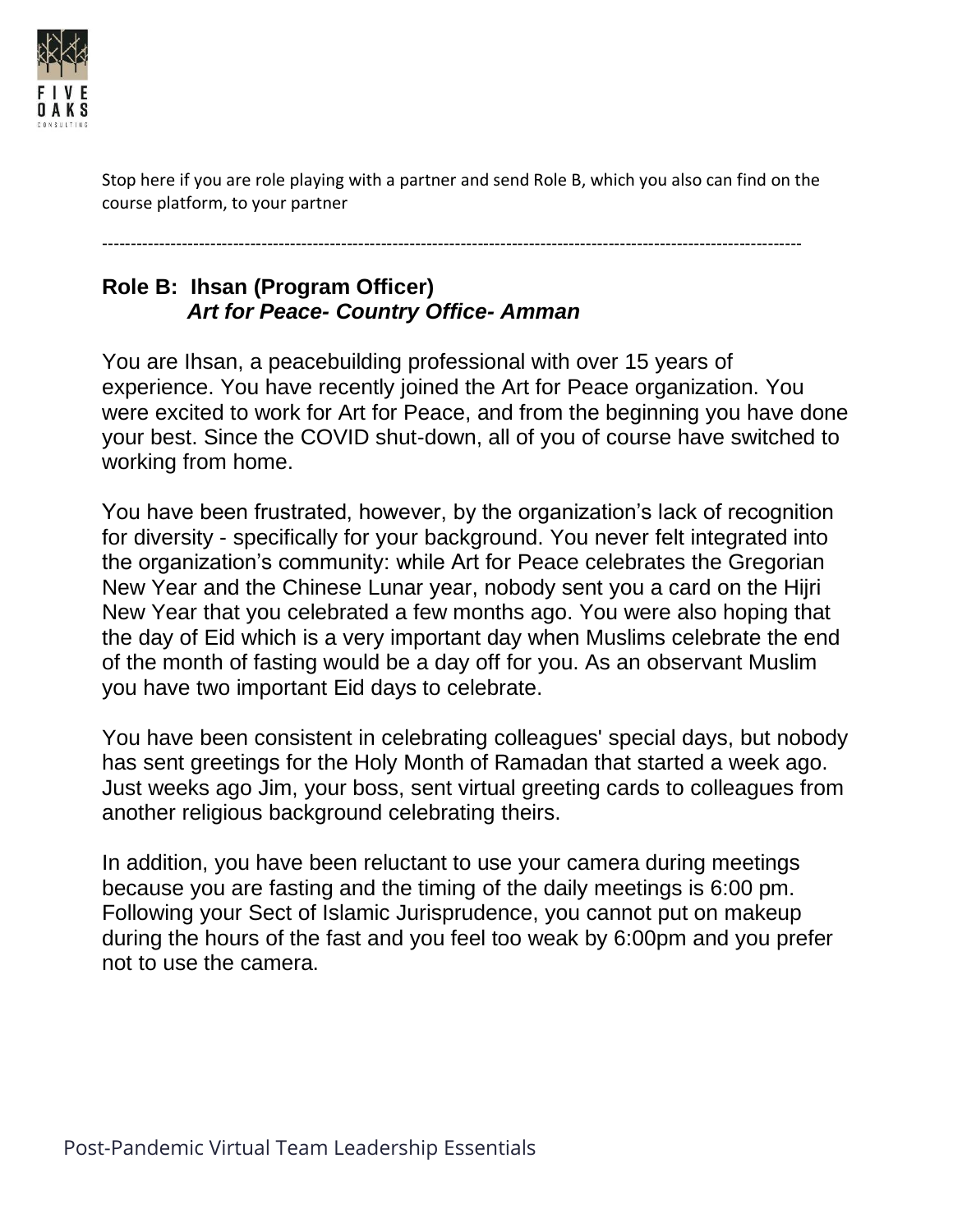

Jim circulated some pictures of suggested hand gestures, to use in the virtual meetings and one of the gestures of crossing fingers signifying consensus is highly inappropriate in your culture -- you do not even want to think about it.

While you are willing to give up your nightly religious prayers of Taraweeh (which are optional during Ramadan), you prefer to have a lighter workload in the evening during Ramadan, when you are weak from fasting. The team meetings are planned to be just an hour before your Iftar dinner when you break the fast after the long 16+ hours of fasting. You really want to use the hour to prepare the food for you and your two kids. You think that the organization should know better and accommodate the specific requirements of the Holy Month of Ramadan like it does for other staff from other religious backgrounds.

You are asked to attend what seems like an important virtual meeting with your boss Jim, who did not clarify the purpose of the meeting ahead of time, which makes you wonder.

#### **Reflection & Learning:**

- What are the positions / interests in this case?
- Analyzing differences between thoughts, feelings and identity
- How to balance the etiquettes and needs of a global organization with the need to respect important national, cultural and religious identities
- What are some potential solutions or creative alternatives you can come up with?
- What have you learnt around the importance of language/ and cultural awareness when managing multicultural teams?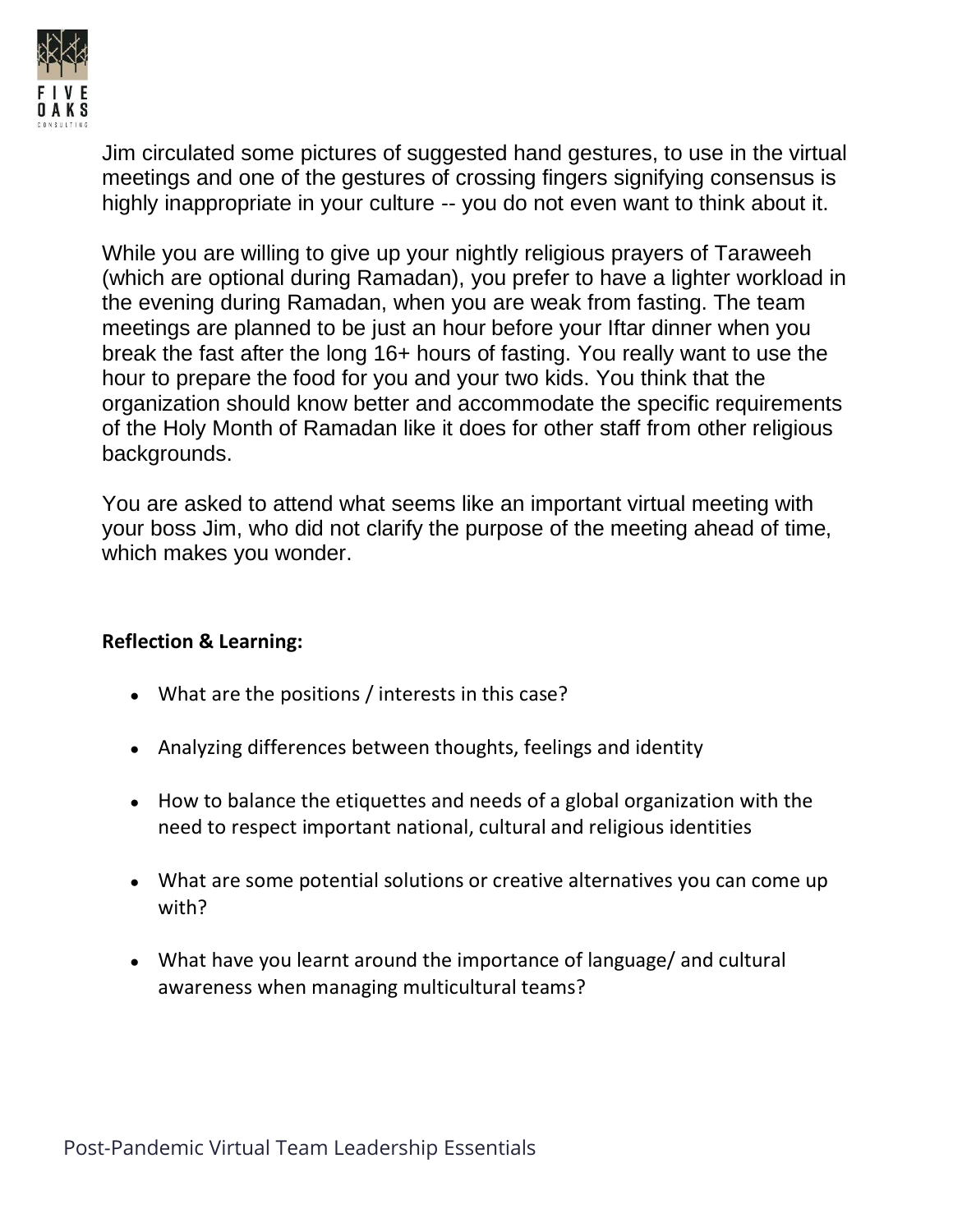

- What inherent risks does virtual communication have?
- What are some long-term communication strategies to ensure the language and the modes of communication are inclusive and culturally appropriate?
- NGO professionals should be self-aware vis-a-vis the cultural differences amon staff, especially religious dimensions that may provoke tensions

#### **Debrief: some suggested solutions (you will have been able to come up with many more)**

- Change the hand gestures to reflect cultural appropriateness
- Annually, share the Ramadan timing restrictions with the team as reminder; Ihsan to share what times to avoid; see if the team can work along those preferences
- ask other team members to accommodate the needed time change during this period. Alternatively, organize two regional meetings rather than one, at two different times
- Establishing rules of open and honest communication e.g. Ouch! rule
- Making special arrangements during Ramadan to share the workload differently
- Jim models team leadership by learn about the different religious observances of members of the team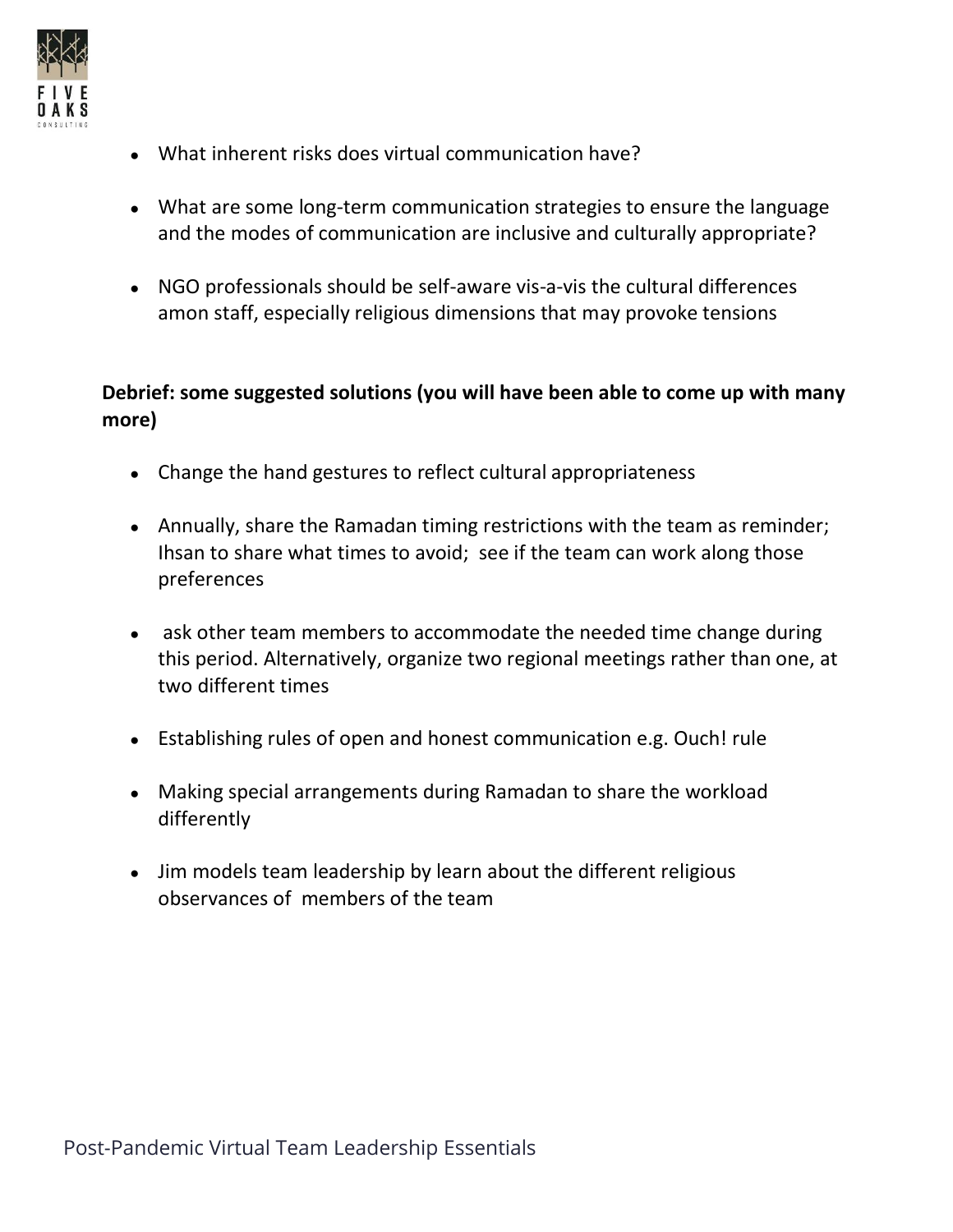

## Personal Reflection

**How did you approach the case? What did you learn from it?**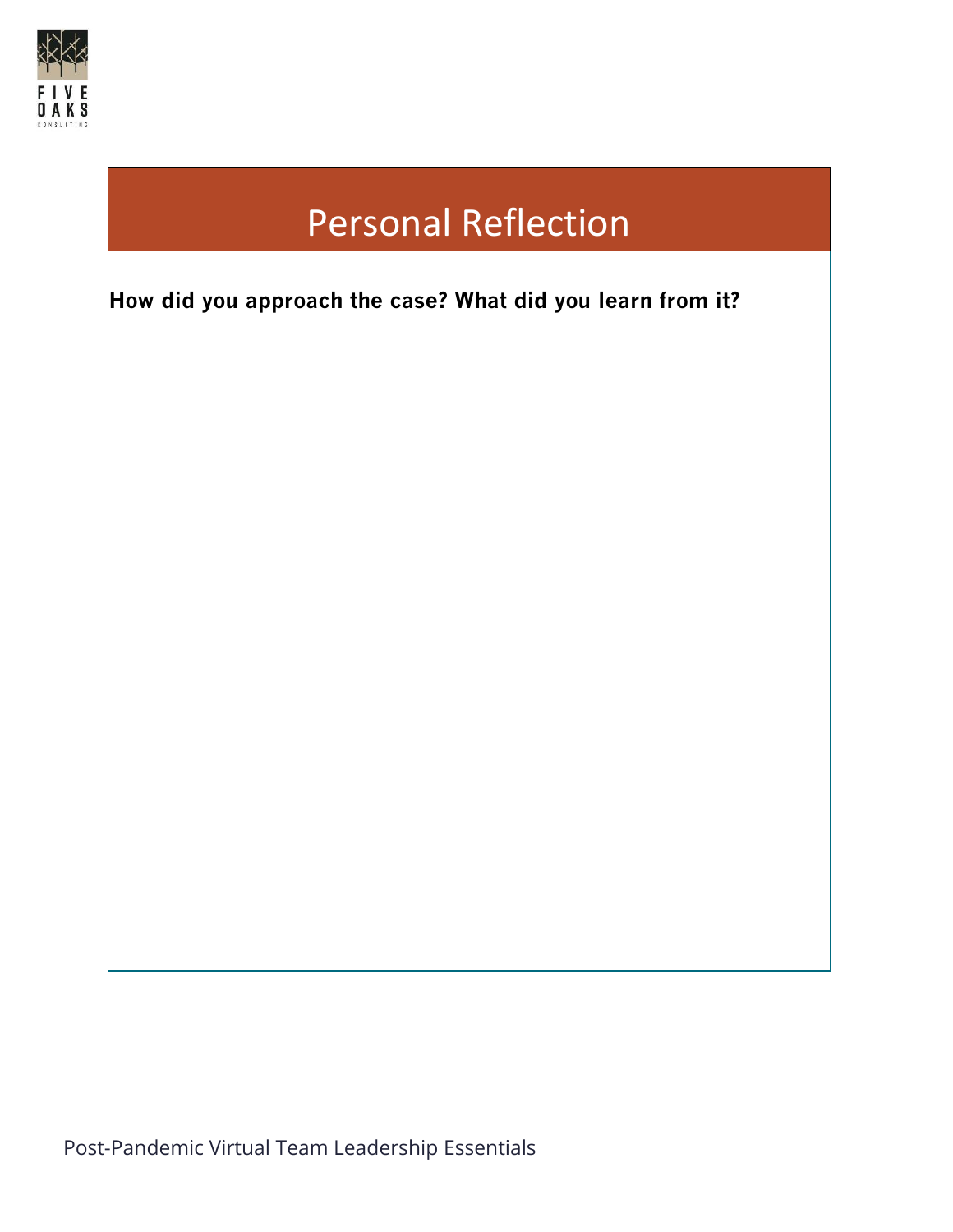

### **Week Five: Resilience**

As you have seen in this lesson, virtual work exacts a psychological and emotional toll and may lead to mental health issues, stress and social problems when the employee does not find the right life/work balance. What would you tell somebody else whose resilience needs some shoring up? What would you say to a close colleague, friend, family member when they feel overwhelmed by adversity?

………………………………………………………………………………………… ………………………………………………………………………………………… ………………………………………………………………………………………… …………………………………………………………………………………………

What would you tell yourself if you were overwhelmed?

………………………………………………………………………………………… ………………………………………………………………………………………… …………………………………………………………………………………………

Is there any difference? If so, why do you think that is?

………………………………………………………………………………………… ………………………………………………………………………………………… ………………………………………………………………………………………… ………………………………………………………………………………………… What are your concrete behaviors, actions and tools to 'bounce forward' from adversity, i.e. not just bounce back? ………………………………………………………………………………………… ………………………………………………………………………………………… ………………………………………………………………………………………… …………………………………………………………………………………………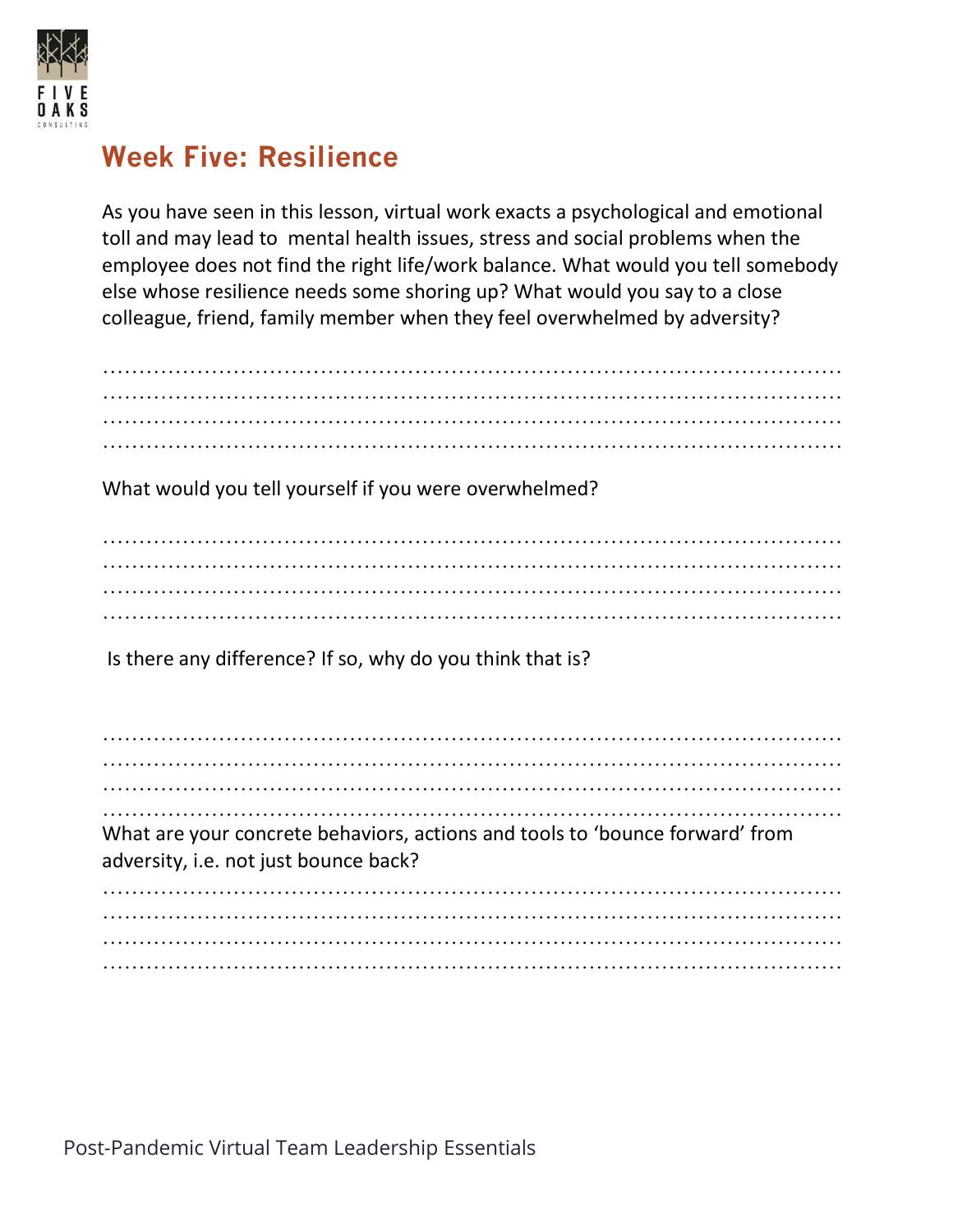

● Where could you improve? Be specific and concrete!

………………………………………………………………………………………… ………………………………………………………………………………………… ………………………………………………………………………………………… …………………………………………………………………………………………

How do you need to coach your team members in developing better individual resilience?

## Reflection on what you learned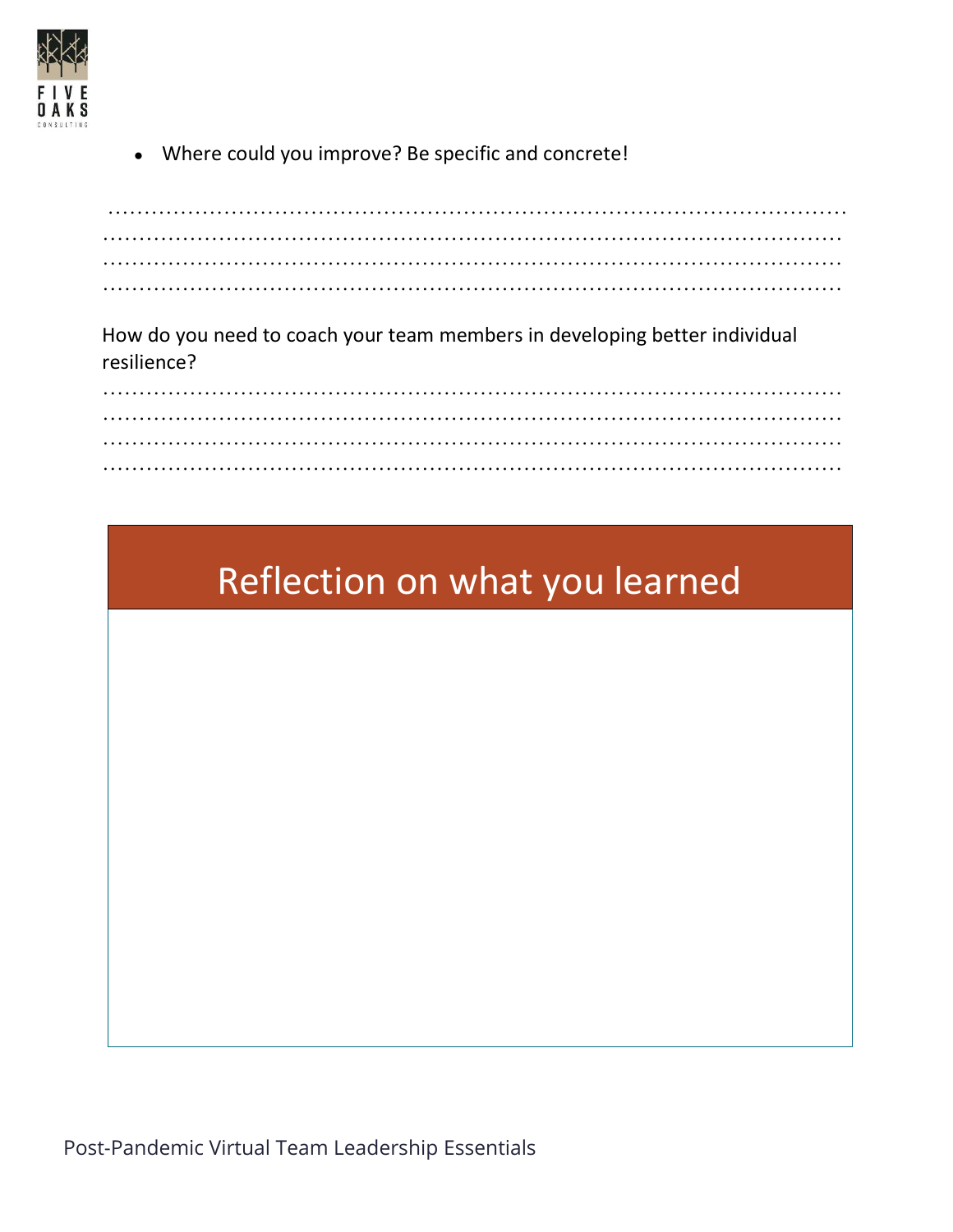

The following self-assessment surveys are to help you improve your self-awareness of how good are you in stress management, how you feel currently and will help you plan to bounce forward and take care of your well being:

### Self-assessment for Stress Management

| Personal Reflections - Your Current Level of Self-Care |               |
|--------------------------------------------------------|---------------|
| List three work related stressors                      | 1.            |
|                                                        | 2.            |
|                                                        | 3.            |
| List three personal stressors                          | $\mathbf 1$ . |
|                                                        | 2.            |
|                                                        | 3.            |
| List three ways you know you are stressed (signs and   | $\mathbf 1$ . |
| symptoms)                                              | 2.            |
|                                                        | 3.            |
| List three ways that your loved ones/friends know you  | 1.            |
| are stressed (signs and symptoms)                      | 2.            |
|                                                        | 3.            |
| List three methods at work by which you manage your    | 1.            |
| <b>stress</b>                                          | 2.            |
|                                                        | 3.            |
| List three methods during non-work hours by which you  | 1.            |
| manage your stress                                     | 2.            |
|                                                        | 3.            |
| List the first name of co-workers who are part of your | Co-Worker     |
| work related support system                            | Name:         |
|                                                        |               |
|                                                        | Co-Worker     |
|                                                        | Name:         |
|                                                        |               |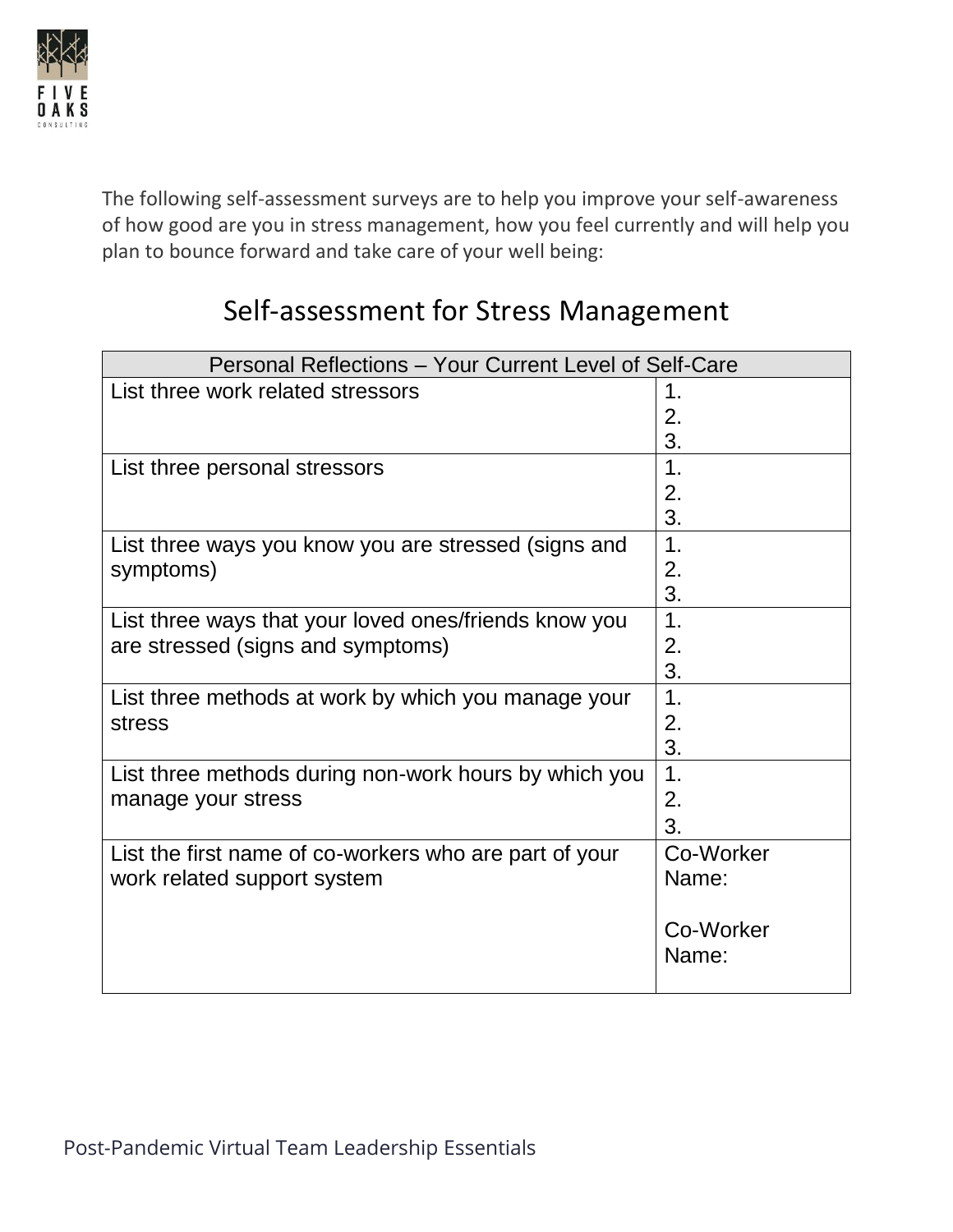

| List the first name of loved ones/friends who are part of   Love One/Friend<br>your support system | Name:                    |
|----------------------------------------------------------------------------------------------------|--------------------------|
|                                                                                                    | Love One/Friend<br>Name: |

Adopted from GOLDBERG, S, (n.d.)Self-care toolkit, accessed from <https://socialworkmanager.org/wp-content/uploads/2017/10/Selfcare-toolkit.pdf> on Aug 13th, 2021

### **Checking Basic Emotional Needs:**

| <b>Checking Your Basic Needs</b>                                           |     |    |      |
|----------------------------------------------------------------------------|-----|----|------|
| <b>Basic Self-Care Needs</b>                                               | Yes | No | Goal |
| Do I usually get enough sleep?                                             |     |    |      |
| Do I usually eat some healthy food every day?                              |     |    |      |
| Do I get enough sunlight, especially in wintertime?                        |     |    |      |
| Do I see my medical practitioner at least once a year?                     |     |    |      |
| Do I get enough exercise that I enjoy?                                     |     |    |      |
| Do I experience human touch?                                               |     |    |      |
| Do I make time for friendship? Do I nurture my friendships?                |     |    |      |
| Do I have friends I can call when I am down, friends who really<br>listen? |     |    |      |
| Can I honestly ask for help when I need it?                                |     |    |      |
| Do I regularly release negative emotions in a healthy manner?              |     |    |      |
| Do I forgive myself when I make a mistake?                                 |     |    |      |
| Do I do things that give me a sense of fulfilment, joy and purpose?        |     |    |      |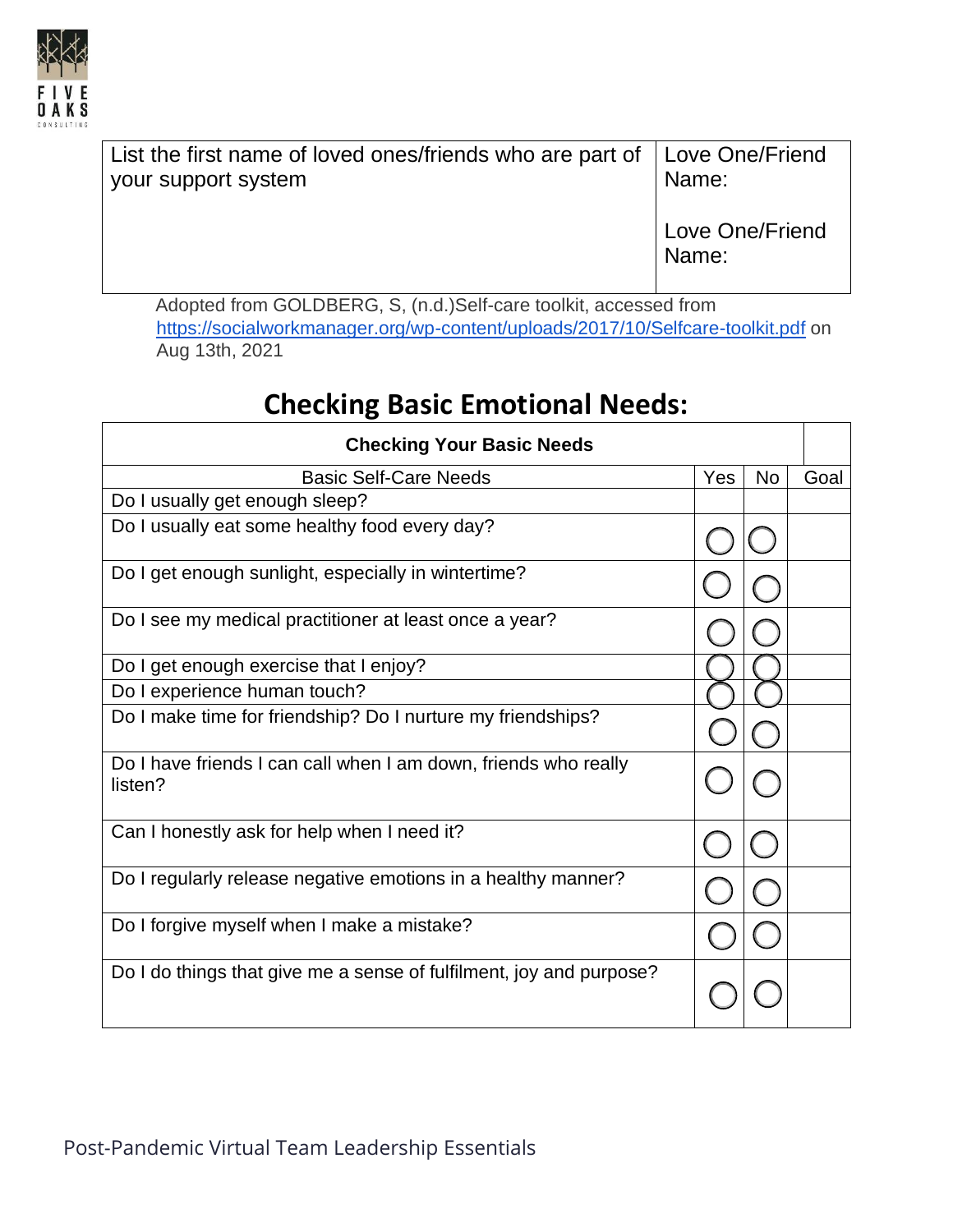

| Do I make time for solitude?                        |  |
|-----------------------------------------------------|--|
| Am I getting daily or weekly spiritual nourishment? |  |
| Can I remember the last time I laughed so much?     |  |
| Do I accept myself for who I am?                    |  |

Adopted from Adopted from GOLDBERG, S, (n.d.)Self-care toolkit, accessed from <https://socialworkmanager.org/wp-content/uploads/2017/10/Selfcare-toolkit.pdf> on Aug 13th, 2021

### **Please reflect upon your results:**

## Reflection on Resilience

Based on what you learned, what will you:

• do more?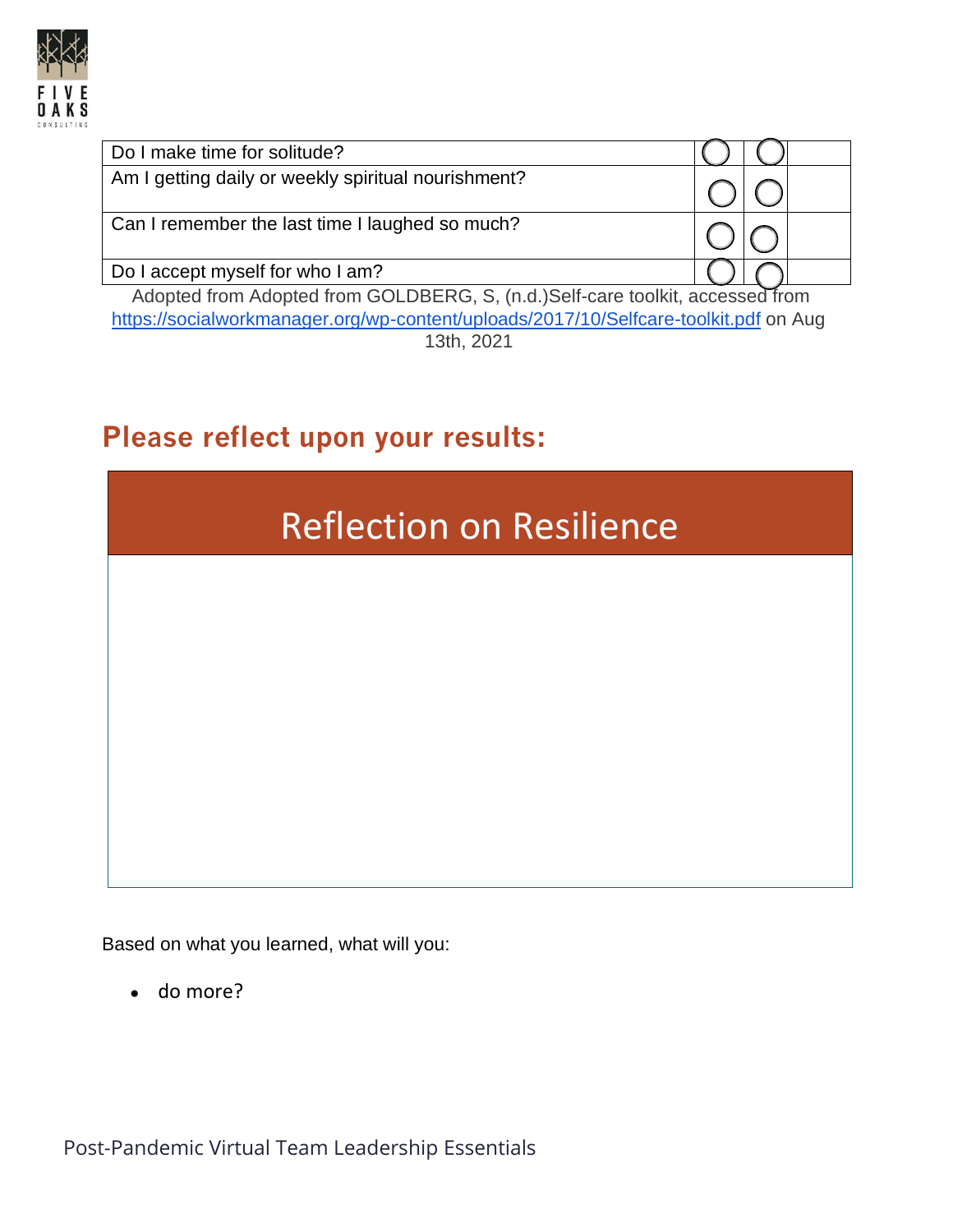

• do less or stop doing?

 $\dddot{\phantom{0}}$  $\ddotsc$  $\ddot{\phantom{a}}$  $\ddot{\phantom{0}}$ 

• Continue doing?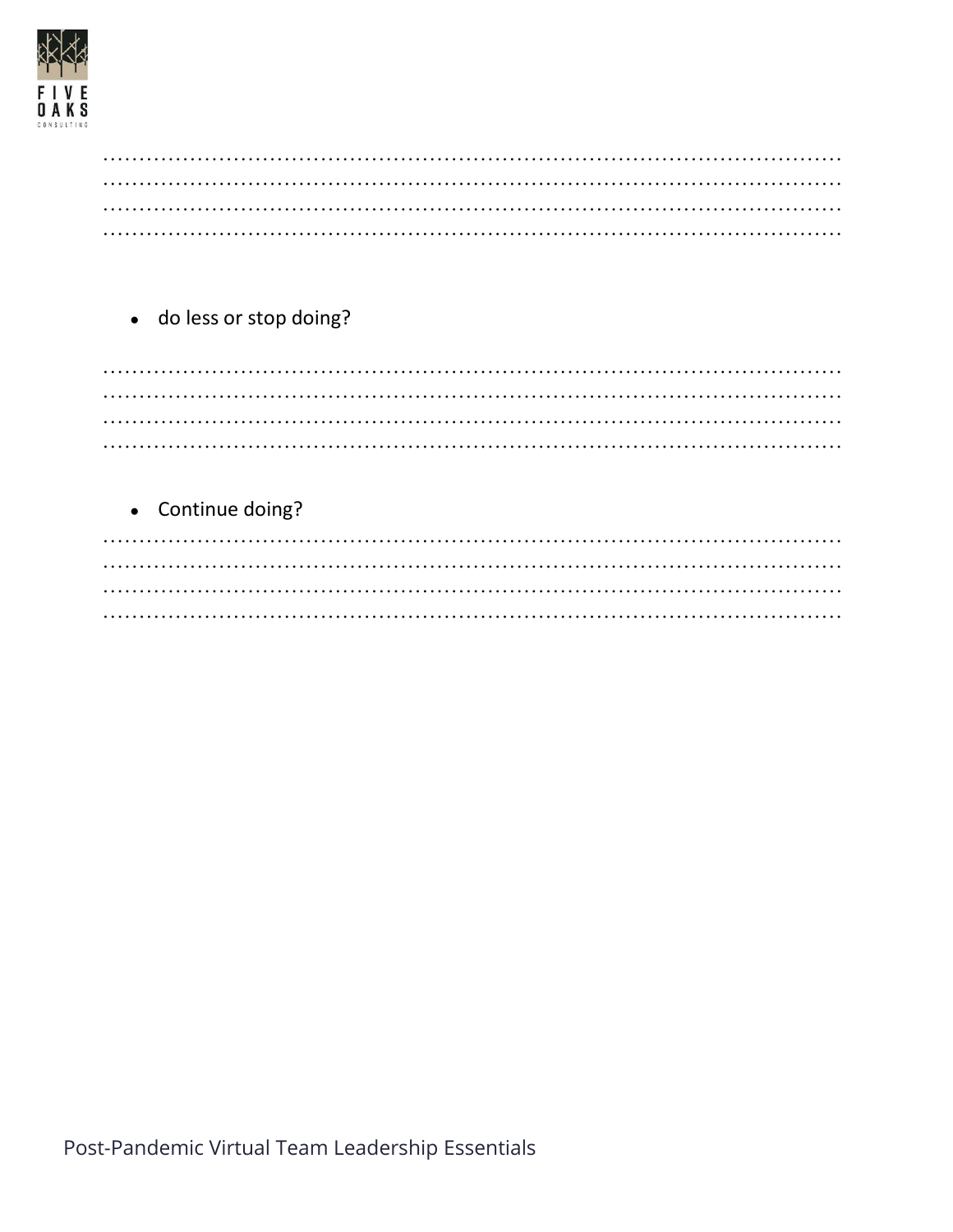

## **Long term strategy: the future of work Wrap up: Now that the course is coming to an end…..**

#### What did you learn that will stay with you?

1.

2.

3.

#### **What will you do or change?**

What actions do you plan to take to be a better virtual team leader?

| Objective                                                                                                          | <b>Strategies/Tactics</b> | <b>Implementation Description</b>                          |
|--------------------------------------------------------------------------------------------------------------------|---------------------------|------------------------------------------------------------|
| Objective 1.<br>How to become better<br>at trust-building<br>Make the objective<br>SMART (Specific,<br>Measurable, | Strategy 1                | Describe specific tools/approaches/methods<br>you will use |
| Attainable, Relevant<br>and Time-bound)                                                                            | Strategy 2<br>            |                                                            |
|                                                                                                                    |                           |                                                            |
|                                                                                                                    | Strategy 1                |                                                            |
| Objective 2.                                                                                                       |                           |                                                            |
| How to become<br>better at virtual<br>communication                                                                | Strategy 2                | Describe specific tools/approaches/methods<br>you will use |